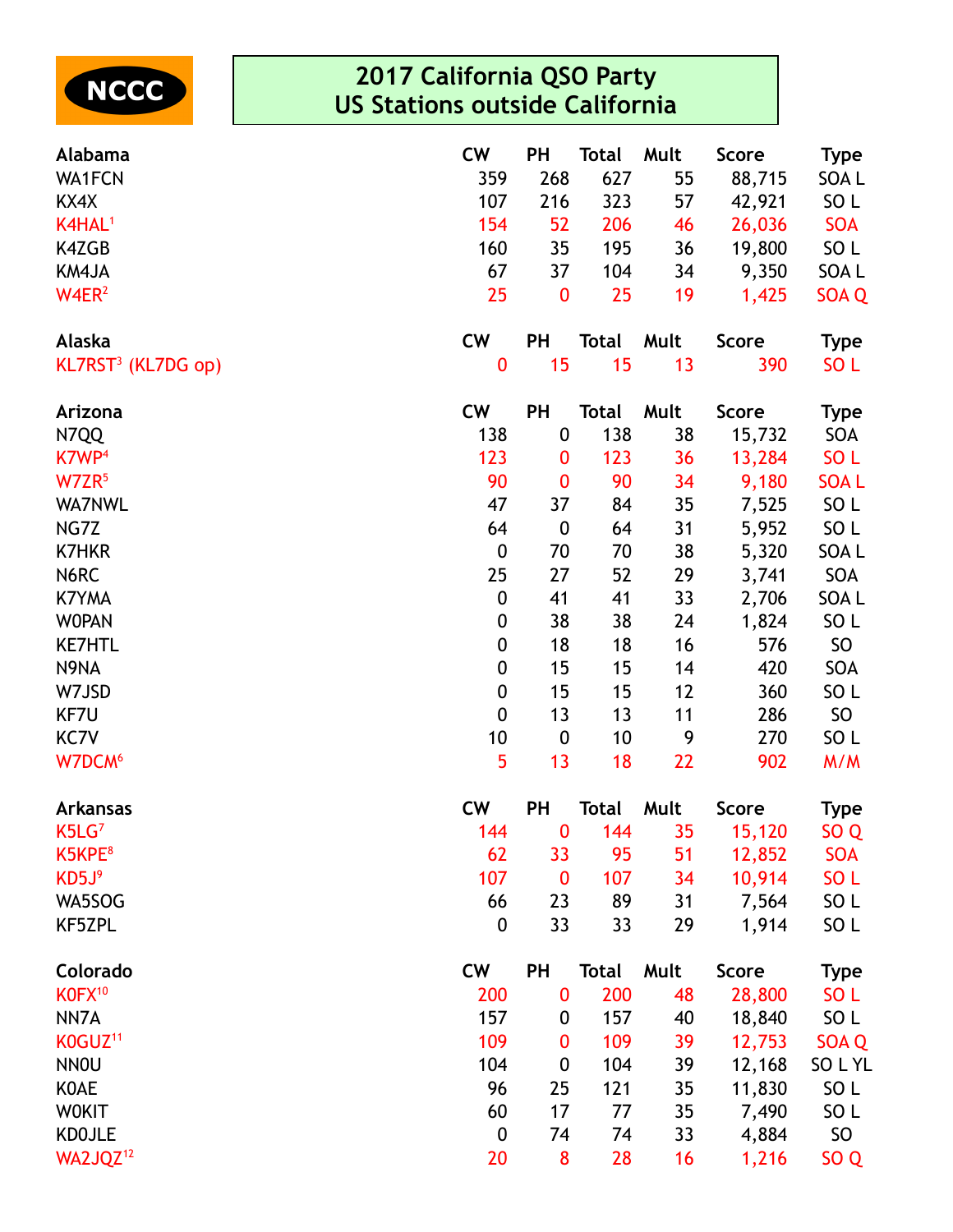

| <b>CW</b><br><b>PH</b><br><b>Total</b><br>Mult<br>Connecticut<br><b>Score</b><br><b>Type</b><br>189<br>459<br>W1WEF<br>270<br>57<br>63,099<br>SO<br>W1QK <sup>13</sup><br>209<br>65<br>274<br>51<br>SO <sub>L</sub><br>38,607<br>SOA<br>53<br>170<br>223<br>23,453<br>W1CTN<br>47<br>99<br>103<br>35<br>SO <sub>L</sub><br>W <sub>1JQ</sub><br>10,675<br>4<br>98<br>9,996<br>SO <sub>L</sub><br>K <sub>1</sub> RM<br>98<br>34<br>0<br>SO <sub>L</sub><br>W1ARY<br>68<br>3<br>71<br>35<br>7,350<br>WA1SAY<br>$\boldsymbol{0}$<br>86<br>86<br>40<br>6,880<br><b>CW</b><br><b>PH</b><br><b>Total</b><br>Mult<br><b>Score</b><br><b>Type</b><br><b>Delaware</b><br>K <sub>3</sub> WI<br>111<br>$\boldsymbol{0}$<br>111<br>36<br>SOA<br>11,988<br><b>CW</b><br><b>PH</b><br>Florida<br><b>Total</b><br>Mult<br><b>Score</b><br><b>Type</b><br>N40X <sup>14</sup><br>266<br>58<br>177<br>443<br>61,654<br>SO <sub>L</sub><br>NF4A <sup>15</sup><br>198<br>226<br>424<br>52<br><b>SOA</b><br>54,392<br>SO <sub>L</sub><br>KN4Y<br>117<br>$\boldsymbol{0}$<br>117<br>11,934<br>34<br>K4MM<br>43<br>32<br>27<br>70<br>5,856<br>SOA L<br>K3TW <sup>16</sup><br>15<br>39<br>54<br>26<br>3,822<br>SOA <sub>Q</sub><br>25<br><b>SO</b><br>W4LT<br>30<br>15<br>45<br>3,000<br>$\boldsymbol{0}$<br>50<br>50<br>26<br>2,600<br><b>SO</b><br>KJ4LQX<br>19<br>SO <sub>L</sub><br>WF3T<br>30<br>30<br>$\boldsymbol{0}$<br>1,710<br>SOA L<br>$\boldsymbol{0}$<br>32<br>32<br>21<br>1,344<br>W4POT<br>13<br>SO <sub>L</sub><br>K4GOP<br>$\boldsymbol{0}$<br>13<br>14<br>364<br>WA4IPU<br>$\boldsymbol{0}$<br>12<br>336<br>SO <sub>L</sub><br>14<br>14<br>5<br>$\boldsymbol{0}$<br>5<br>SO <sub>L</sub><br>N4SJJ<br>4<br>40<br><b>CW</b><br>PH<br><b>Score</b><br><b>Type</b><br>Georgia<br>Total<br>Mult<br>N4PN<br>322<br>868<br>58<br>119,364<br>SO<br>546<br>278<br><b>SO</b><br>K4BAI<br>278<br>556<br>55<br>76,450<br>149<br>K <sub>2</sub> MK<br>149<br>SOA<br>$\boldsymbol{0}$<br>35<br>15,645<br>KU8E<br>103<br><b>SO</b><br>149<br>39<br>15,639<br>46<br>102<br>102<br><b>SO</b><br>W4KLY<br>32<br>9,792<br>$\boldsymbol{0}$<br>NN9DD <sup>17</sup><br>12<br>72<br>84<br>32<br>SO <sub>L</sub><br>5,760<br><b>SO</b><br>WB5RYB<br>29<br>5,568<br>64<br>$\boldsymbol{0}$<br>64<br>KB4KBS <sup>18</sup><br>40<br>54<br>28<br><b>SOAL</b><br>14<br>4,144<br>39<br>39<br>SO <sub>L</sub><br>W4UTX<br>26<br>2,028<br>$\boldsymbol{0}$<br>SO <sub>L</sub><br>KD4QMY<br>$\boldsymbol{0}$<br>10<br>10<br>7<br>140<br>$\overline{2}$<br>$\overline{2}$<br>SO <sub>L</sub><br><b>KM4RTP</b><br>0<br>$\overline{2}$<br>8<br><b>CW</b><br><b>PH</b><br>Mult<br><b>Total</b><br><b>Score</b><br><b>Type</b><br>Hawaii | Colorado<br><b>WODDP</b> | <b>CW</b><br>$\boldsymbol{0}$ | PH<br>11 | <b>Total</b><br>11 | Mult<br>7 | <b>Score</b><br>154 | <b>Type</b><br>SO <sub>L</sub> |
|----------------------------------------------------------------------------------------------------------------------------------------------------------------------------------------------------------------------------------------------------------------------------------------------------------------------------------------------------------------------------------------------------------------------------------------------------------------------------------------------------------------------------------------------------------------------------------------------------------------------------------------------------------------------------------------------------------------------------------------------------------------------------------------------------------------------------------------------------------------------------------------------------------------------------------------------------------------------------------------------------------------------------------------------------------------------------------------------------------------------------------------------------------------------------------------------------------------------------------------------------------------------------------------------------------------------------------------------------------------------------------------------------------------------------------------------------------------------------------------------------------------------------------------------------------------------------------------------------------------------------------------------------------------------------------------------------------------------------------------------------------------------------------------------------------------------------------------------------------------------------------------------------------------------------------------------------------------------------------------------------------------------------------------------------------------------------------------------------------------------------------------------------------------------------------------------------------------------------------------------------------------------------------------------------------------------------------------------------------------------------------------------------------------------------------------------------------------------------------------------------------------------------------------------------------------------------------------------------------------------------------------------------------------------------------------------|--------------------------|-------------------------------|----------|--------------------|-----------|---------------------|--------------------------------|
|                                                                                                                                                                                                                                                                                                                                                                                                                                                                                                                                                                                                                                                                                                                                                                                                                                                                                                                                                                                                                                                                                                                                                                                                                                                                                                                                                                                                                                                                                                                                                                                                                                                                                                                                                                                                                                                                                                                                                                                                                                                                                                                                                                                                                                                                                                                                                                                                                                                                                                                                                                                                                                                                                              |                          |                               |          |                    |           |                     |                                |
|                                                                                                                                                                                                                                                                                                                                                                                                                                                                                                                                                                                                                                                                                                                                                                                                                                                                                                                                                                                                                                                                                                                                                                                                                                                                                                                                                                                                                                                                                                                                                                                                                                                                                                                                                                                                                                                                                                                                                                                                                                                                                                                                                                                                                                                                                                                                                                                                                                                                                                                                                                                                                                                                                              |                          |                               |          |                    |           |                     |                                |
|                                                                                                                                                                                                                                                                                                                                                                                                                                                                                                                                                                                                                                                                                                                                                                                                                                                                                                                                                                                                                                                                                                                                                                                                                                                                                                                                                                                                                                                                                                                                                                                                                                                                                                                                                                                                                                                                                                                                                                                                                                                                                                                                                                                                                                                                                                                                                                                                                                                                                                                                                                                                                                                                                              |                          |                               |          |                    |           |                     |                                |
|                                                                                                                                                                                                                                                                                                                                                                                                                                                                                                                                                                                                                                                                                                                                                                                                                                                                                                                                                                                                                                                                                                                                                                                                                                                                                                                                                                                                                                                                                                                                                                                                                                                                                                                                                                                                                                                                                                                                                                                                                                                                                                                                                                                                                                                                                                                                                                                                                                                                                                                                                                                                                                                                                              |                          |                               |          |                    |           |                     |                                |
|                                                                                                                                                                                                                                                                                                                                                                                                                                                                                                                                                                                                                                                                                                                                                                                                                                                                                                                                                                                                                                                                                                                                                                                                                                                                                                                                                                                                                                                                                                                                                                                                                                                                                                                                                                                                                                                                                                                                                                                                                                                                                                                                                                                                                                                                                                                                                                                                                                                                                                                                                                                                                                                                                              |                          |                               |          |                    |           |                     |                                |
|                                                                                                                                                                                                                                                                                                                                                                                                                                                                                                                                                                                                                                                                                                                                                                                                                                                                                                                                                                                                                                                                                                                                                                                                                                                                                                                                                                                                                                                                                                                                                                                                                                                                                                                                                                                                                                                                                                                                                                                                                                                                                                                                                                                                                                                                                                                                                                                                                                                                                                                                                                                                                                                                                              |                          |                               |          |                    |           |                     |                                |
|                                                                                                                                                                                                                                                                                                                                                                                                                                                                                                                                                                                                                                                                                                                                                                                                                                                                                                                                                                                                                                                                                                                                                                                                                                                                                                                                                                                                                                                                                                                                                                                                                                                                                                                                                                                                                                                                                                                                                                                                                                                                                                                                                                                                                                                                                                                                                                                                                                                                                                                                                                                                                                                                                              |                          |                               |          |                    |           |                     |                                |
|                                                                                                                                                                                                                                                                                                                                                                                                                                                                                                                                                                                                                                                                                                                                                                                                                                                                                                                                                                                                                                                                                                                                                                                                                                                                                                                                                                                                                                                                                                                                                                                                                                                                                                                                                                                                                                                                                                                                                                                                                                                                                                                                                                                                                                                                                                                                                                                                                                                                                                                                                                                                                                                                                              |                          |                               |          |                    |           |                     | SOLYL                          |
|                                                                                                                                                                                                                                                                                                                                                                                                                                                                                                                                                                                                                                                                                                                                                                                                                                                                                                                                                                                                                                                                                                                                                                                                                                                                                                                                                                                                                                                                                                                                                                                                                                                                                                                                                                                                                                                                                                                                                                                                                                                                                                                                                                                                                                                                                                                                                                                                                                                                                                                                                                                                                                                                                              |                          |                               |          |                    |           |                     |                                |
|                                                                                                                                                                                                                                                                                                                                                                                                                                                                                                                                                                                                                                                                                                                                                                                                                                                                                                                                                                                                                                                                                                                                                                                                                                                                                                                                                                                                                                                                                                                                                                                                                                                                                                                                                                                                                                                                                                                                                                                                                                                                                                                                                                                                                                                                                                                                                                                                                                                                                                                                                                                                                                                                                              |                          |                               |          |                    |           |                     |                                |
|                                                                                                                                                                                                                                                                                                                                                                                                                                                                                                                                                                                                                                                                                                                                                                                                                                                                                                                                                                                                                                                                                                                                                                                                                                                                                                                                                                                                                                                                                                                                                                                                                                                                                                                                                                                                                                                                                                                                                                                                                                                                                                                                                                                                                                                                                                                                                                                                                                                                                                                                                                                                                                                                                              |                          |                               |          |                    |           |                     |                                |
|                                                                                                                                                                                                                                                                                                                                                                                                                                                                                                                                                                                                                                                                                                                                                                                                                                                                                                                                                                                                                                                                                                                                                                                                                                                                                                                                                                                                                                                                                                                                                                                                                                                                                                                                                                                                                                                                                                                                                                                                                                                                                                                                                                                                                                                                                                                                                                                                                                                                                                                                                                                                                                                                                              |                          |                               |          |                    |           |                     |                                |
|                                                                                                                                                                                                                                                                                                                                                                                                                                                                                                                                                                                                                                                                                                                                                                                                                                                                                                                                                                                                                                                                                                                                                                                                                                                                                                                                                                                                                                                                                                                                                                                                                                                                                                                                                                                                                                                                                                                                                                                                                                                                                                                                                                                                                                                                                                                                                                                                                                                                                                                                                                                                                                                                                              |                          |                               |          |                    |           |                     |                                |
|                                                                                                                                                                                                                                                                                                                                                                                                                                                                                                                                                                                                                                                                                                                                                                                                                                                                                                                                                                                                                                                                                                                                                                                                                                                                                                                                                                                                                                                                                                                                                                                                                                                                                                                                                                                                                                                                                                                                                                                                                                                                                                                                                                                                                                                                                                                                                                                                                                                                                                                                                                                                                                                                                              |                          |                               |          |                    |           |                     |                                |
|                                                                                                                                                                                                                                                                                                                                                                                                                                                                                                                                                                                                                                                                                                                                                                                                                                                                                                                                                                                                                                                                                                                                                                                                                                                                                                                                                                                                                                                                                                                                                                                                                                                                                                                                                                                                                                                                                                                                                                                                                                                                                                                                                                                                                                                                                                                                                                                                                                                                                                                                                                                                                                                                                              |                          |                               |          |                    |           |                     |                                |
|                                                                                                                                                                                                                                                                                                                                                                                                                                                                                                                                                                                                                                                                                                                                                                                                                                                                                                                                                                                                                                                                                                                                                                                                                                                                                                                                                                                                                                                                                                                                                                                                                                                                                                                                                                                                                                                                                                                                                                                                                                                                                                                                                                                                                                                                                                                                                                                                                                                                                                                                                                                                                                                                                              |                          |                               |          |                    |           |                     |                                |
|                                                                                                                                                                                                                                                                                                                                                                                                                                                                                                                                                                                                                                                                                                                                                                                                                                                                                                                                                                                                                                                                                                                                                                                                                                                                                                                                                                                                                                                                                                                                                                                                                                                                                                                                                                                                                                                                                                                                                                                                                                                                                                                                                                                                                                                                                                                                                                                                                                                                                                                                                                                                                                                                                              |                          |                               |          |                    |           |                     |                                |
|                                                                                                                                                                                                                                                                                                                                                                                                                                                                                                                                                                                                                                                                                                                                                                                                                                                                                                                                                                                                                                                                                                                                                                                                                                                                                                                                                                                                                                                                                                                                                                                                                                                                                                                                                                                                                                                                                                                                                                                                                                                                                                                                                                                                                                                                                                                                                                                                                                                                                                                                                                                                                                                                                              |                          |                               |          |                    |           |                     |                                |
|                                                                                                                                                                                                                                                                                                                                                                                                                                                                                                                                                                                                                                                                                                                                                                                                                                                                                                                                                                                                                                                                                                                                                                                                                                                                                                                                                                                                                                                                                                                                                                                                                                                                                                                                                                                                                                                                                                                                                                                                                                                                                                                                                                                                                                                                                                                                                                                                                                                                                                                                                                                                                                                                                              |                          |                               |          |                    |           |                     |                                |
|                                                                                                                                                                                                                                                                                                                                                                                                                                                                                                                                                                                                                                                                                                                                                                                                                                                                                                                                                                                                                                                                                                                                                                                                                                                                                                                                                                                                                                                                                                                                                                                                                                                                                                                                                                                                                                                                                                                                                                                                                                                                                                                                                                                                                                                                                                                                                                                                                                                                                                                                                                                                                                                                                              |                          |                               |          |                    |           |                     |                                |
|                                                                                                                                                                                                                                                                                                                                                                                                                                                                                                                                                                                                                                                                                                                                                                                                                                                                                                                                                                                                                                                                                                                                                                                                                                                                                                                                                                                                                                                                                                                                                                                                                                                                                                                                                                                                                                                                                                                                                                                                                                                                                                                                                                                                                                                                                                                                                                                                                                                                                                                                                                                                                                                                                              |                          |                               |          |                    |           |                     |                                |
|                                                                                                                                                                                                                                                                                                                                                                                                                                                                                                                                                                                                                                                                                                                                                                                                                                                                                                                                                                                                                                                                                                                                                                                                                                                                                                                                                                                                                                                                                                                                                                                                                                                                                                                                                                                                                                                                                                                                                                                                                                                                                                                                                                                                                                                                                                                                                                                                                                                                                                                                                                                                                                                                                              |                          |                               |          |                    |           |                     |                                |
|                                                                                                                                                                                                                                                                                                                                                                                                                                                                                                                                                                                                                                                                                                                                                                                                                                                                                                                                                                                                                                                                                                                                                                                                                                                                                                                                                                                                                                                                                                                                                                                                                                                                                                                                                                                                                                                                                                                                                                                                                                                                                                                                                                                                                                                                                                                                                                                                                                                                                                                                                                                                                                                                                              |                          |                               |          |                    |           |                     |                                |
|                                                                                                                                                                                                                                                                                                                                                                                                                                                                                                                                                                                                                                                                                                                                                                                                                                                                                                                                                                                                                                                                                                                                                                                                                                                                                                                                                                                                                                                                                                                                                                                                                                                                                                                                                                                                                                                                                                                                                                                                                                                                                                                                                                                                                                                                                                                                                                                                                                                                                                                                                                                                                                                                                              |                          |                               |          |                    |           |                     |                                |
|                                                                                                                                                                                                                                                                                                                                                                                                                                                                                                                                                                                                                                                                                                                                                                                                                                                                                                                                                                                                                                                                                                                                                                                                                                                                                                                                                                                                                                                                                                                                                                                                                                                                                                                                                                                                                                                                                                                                                                                                                                                                                                                                                                                                                                                                                                                                                                                                                                                                                                                                                                                                                                                                                              |                          |                               |          |                    |           |                     |                                |
|                                                                                                                                                                                                                                                                                                                                                                                                                                                                                                                                                                                                                                                                                                                                                                                                                                                                                                                                                                                                                                                                                                                                                                                                                                                                                                                                                                                                                                                                                                                                                                                                                                                                                                                                                                                                                                                                                                                                                                                                                                                                                                                                                                                                                                                                                                                                                                                                                                                                                                                                                                                                                                                                                              |                          |                               |          |                    |           |                     |                                |
|                                                                                                                                                                                                                                                                                                                                                                                                                                                                                                                                                                                                                                                                                                                                                                                                                                                                                                                                                                                                                                                                                                                                                                                                                                                                                                                                                                                                                                                                                                                                                                                                                                                                                                                                                                                                                                                                                                                                                                                                                                                                                                                                                                                                                                                                                                                                                                                                                                                                                                                                                                                                                                                                                              |                          |                               |          |                    |           |                     |                                |
|                                                                                                                                                                                                                                                                                                                                                                                                                                                                                                                                                                                                                                                                                                                                                                                                                                                                                                                                                                                                                                                                                                                                                                                                                                                                                                                                                                                                                                                                                                                                                                                                                                                                                                                                                                                                                                                                                                                                                                                                                                                                                                                                                                                                                                                                                                                                                                                                                                                                                                                                                                                                                                                                                              |                          |                               |          |                    |           |                     |                                |
|                                                                                                                                                                                                                                                                                                                                                                                                                                                                                                                                                                                                                                                                                                                                                                                                                                                                                                                                                                                                                                                                                                                                                                                                                                                                                                                                                                                                                                                                                                                                                                                                                                                                                                                                                                                                                                                                                                                                                                                                                                                                                                                                                                                                                                                                                                                                                                                                                                                                                                                                                                                                                                                                                              |                          |                               |          |                    |           |                     |                                |
|                                                                                                                                                                                                                                                                                                                                                                                                                                                                                                                                                                                                                                                                                                                                                                                                                                                                                                                                                                                                                                                                                                                                                                                                                                                                                                                                                                                                                                                                                                                                                                                                                                                                                                                                                                                                                                                                                                                                                                                                                                                                                                                                                                                                                                                                                                                                                                                                                                                                                                                                                                                                                                                                                              |                          |                               |          |                    |           |                     |                                |
|                                                                                                                                                                                                                                                                                                                                                                                                                                                                                                                                                                                                                                                                                                                                                                                                                                                                                                                                                                                                                                                                                                                                                                                                                                                                                                                                                                                                                                                                                                                                                                                                                                                                                                                                                                                                                                                                                                                                                                                                                                                                                                                                                                                                                                                                                                                                                                                                                                                                                                                                                                                                                                                                                              |                          |                               |          |                    |           |                     |                                |
|                                                                                                                                                                                                                                                                                                                                                                                                                                                                                                                                                                                                                                                                                                                                                                                                                                                                                                                                                                                                                                                                                                                                                                                                                                                                                                                                                                                                                                                                                                                                                                                                                                                                                                                                                                                                                                                                                                                                                                                                                                                                                                                                                                                                                                                                                                                                                                                                                                                                                                                                                                                                                                                                                              |                          |                               |          |                    |           |                     |                                |
|                                                                                                                                                                                                                                                                                                                                                                                                                                                                                                                                                                                                                                                                                                                                                                                                                                                                                                                                                                                                                                                                                                                                                                                                                                                                                                                                                                                                                                                                                                                                                                                                                                                                                                                                                                                                                                                                                                                                                                                                                                                                                                                                                                                                                                                                                                                                                                                                                                                                                                                                                                                                                                                                                              |                          |                               |          |                    |           |                     |                                |
|                                                                                                                                                                                                                                                                                                                                                                                                                                                                                                                                                                                                                                                                                                                                                                                                                                                                                                                                                                                                                                                                                                                                                                                                                                                                                                                                                                                                                                                                                                                                                                                                                                                                                                                                                                                                                                                                                                                                                                                                                                                                                                                                                                                                                                                                                                                                                                                                                                                                                                                                                                                                                                                                                              |                          |                               |          |                    |           |                     |                                |
|                                                                                                                                                                                                                                                                                                                                                                                                                                                                                                                                                                                                                                                                                                                                                                                                                                                                                                                                                                                                                                                                                                                                                                                                                                                                                                                                                                                                                                                                                                                                                                                                                                                                                                                                                                                                                                                                                                                                                                                                                                                                                                                                                                                                                                                                                                                                                                                                                                                                                                                                                                                                                                                                                              |                          |                               |          |                    |           |                     |                                |
| 203<br>363<br><b>SO</b><br>KH6TU (AD6E op)<br>160<br>53<br>49,237                                                                                                                                                                                                                                                                                                                                                                                                                                                                                                                                                                                                                                                                                                                                                                                                                                                                                                                                                                                                                                                                                                                                                                                                                                                                                                                                                                                                                                                                                                                                                                                                                                                                                                                                                                                                                                                                                                                                                                                                                                                                                                                                                                                                                                                                                                                                                                                                                                                                                                                                                                                                                            |                          |                               |          |                    |           |                     |                                |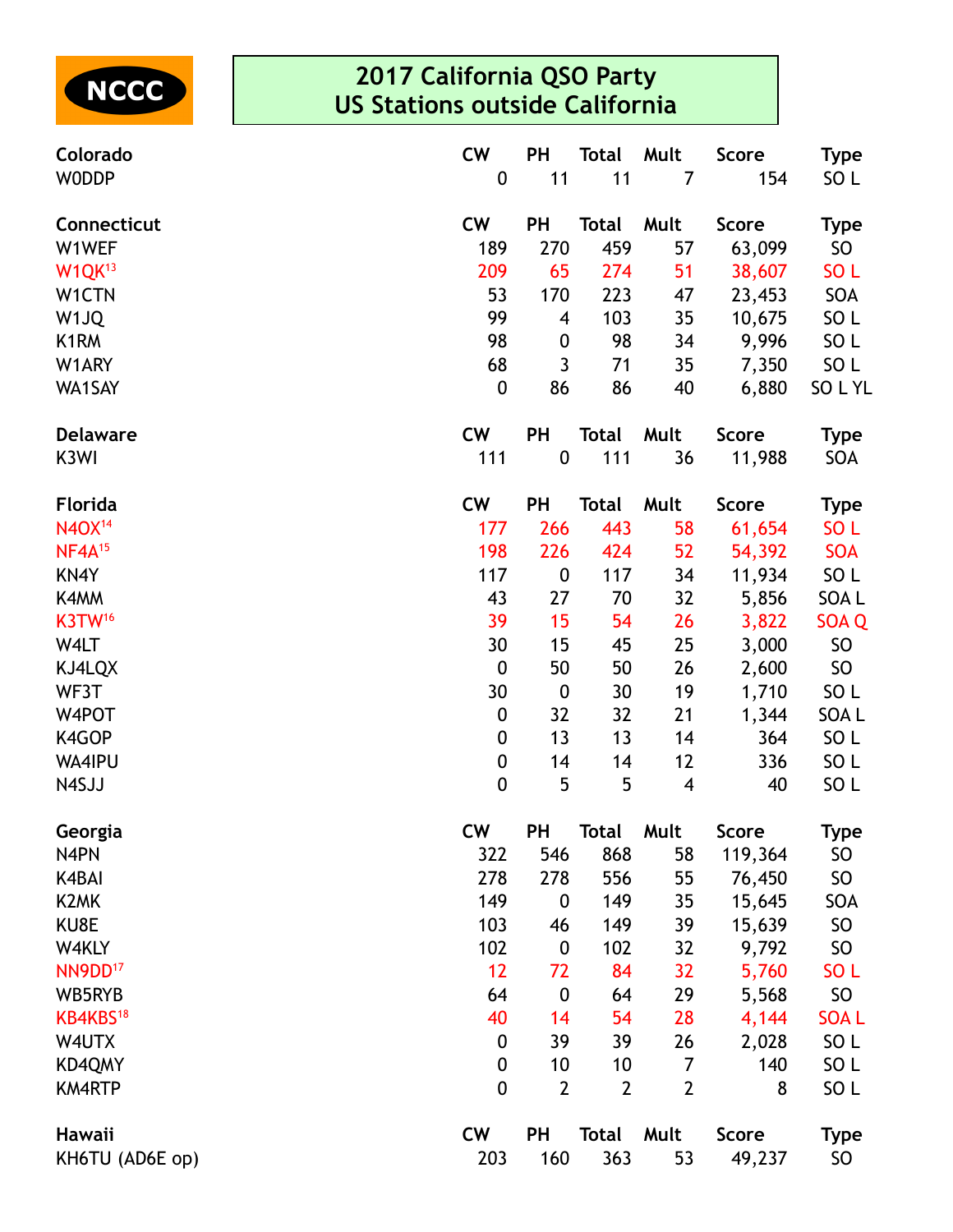

| Hawaii                                             | <b>CW</b>   | <b>PH</b>        | <b>Total</b> | Mult | <b>Score</b> | <b>Type</b>     |
|----------------------------------------------------|-------------|------------------|--------------|------|--------------|-----------------|
| AH6KO <sup>19</sup>                                | 142         | $\bf{0}$         | 142          | 41   | 17,466       | SO <sub>L</sub> |
| KH6CJJ                                             | 27          | 31               | 58           | 25   | 3,575        | SOA L           |
| WH7W                                               | 10          | 12               | 22           | 16   | 864          | <b>SO</b>       |
| KH6LC <sup>20</sup> (NH6V, KH6KM, KH7BB)           | 276         | 274              | 550          | 57   | 78,432       | M/M             |
| Idaho                                              | <b>CW</b>   | <b>PH</b>        | <b>Total</b> | Mult | <b>Score</b> | Type            |
| KG7CW <sup>21</sup>                                | 103         | 112              | 215          | 48   | 25,584       | <b>SO</b>       |
| KK7A                                               | 18          | $\pmb{0}$        | 18           | 11   | 594          | SO <sub>L</sub> |
| <b>Illinois</b>                                    | <b>CW</b>   | <b>PH</b>        | <b>Total</b> | Mult | <b>Score</b> | Type            |
| K <sub>9</sub> CT                                  | 448         | 653              | 1,101        | 58   | 153,700      | SOA             |
| K9NR                                               | 262         | 369              | 631          | 57   | 86,868       | SOA             |
| K <sub>9</sub> ZO                                  | 98          | 253              | 351          | 54   | 43,200       | SO              |
| K3WA                                               | 292         | $\boldsymbol{0}$ | 292          | 45   | 39,420       | SO <sub>1</sub> |
| W9OA                                               | 262         | 49               | 311          | 44   | 38,896       | SOA             |
| W9QL <sup>22</sup>                                 | 125         | 180              | 305          | 52   | 38,220       | SO <sub>L</sub> |
| <b>K9CW</b> <sup>23</sup>                          | 230         | $\boldsymbol{0}$ | 230          | 47   | 32,430       | <b>SOAL</b>     |
| WT2P                                               | 136         | 87               | 223          | 44   | 25,608       | SOA             |
| W3HDH                                              | 137         | 95               | 232          | 42   | 25,242       | SO <sub>1</sub> |
| WB9HFK                                             | 147         | 65               | 212          | 42   | 23,982       | SO <sub>L</sub> |
| N <sub>9</sub> CO                                  | 115         | $\boldsymbol{0}$ | 115          | 39   | 13,455       | SO <sub>L</sub> |
| KD9GY                                              | 0           | 143              | 143          | 42   | 12,012       | SO <sub>L</sub> |
| K9RZ                                               | 0           | 130              | 130          | 41   | 10,660       | SO <sub>1</sub> |
| N9CDX                                              | $\mathbf 0$ | 135              | 135          | 39   | 10,530       | SOA L           |
| NY9P                                               | 117         | $\boldsymbol{0}$ | 117          | 29   | 10,179       | SO <sub>L</sub> |
| WB8RFB                                             | 59          | 44               | 103          | 37   | 9,805        | SOA L           |
| WA9AQN                                             | 62          | $\boldsymbol{0}$ | 62           | 24   | 4,464        | SO <sub>L</sub> |
| WB9UGX                                             | 50          | $\boldsymbol{0}$ | 50           | 24   | 3,600        | SO <sub>L</sub> |
| AB9YC                                              | 49          | 1                | 50           | 23   | 3,427        | SOA L           |
| K9PG                                               | 25          | 19               | 44           | 24   | 2,712        | SOA L           |
| KC9UJS                                             | 33          | 4                | 37           | 22   | 2,354        | SO <sub>L</sub> |
| K9ZM                                               | 0           | 40               | 40           | 27   | 2,160        | SO <sub>L</sub> |
| AI9K <sup>24</sup>                                 | 34          | $\bf{0}$         | 34           | 17   | 1,734        | SO <sub>Q</sub> |
| K9BBQ                                              | 0           | 34               | 34           | 25   | 1,700        | SO <sub>L</sub> |
| N9BT                                               | 9           | 0                | 9            | 7    | 189          | SO <sub>L</sub> |
| $N2BJ25$ (+ K2PAC)                                 | 174         | 87               | 261          | 50   | 34,800       | M/S             |
| W9JWC <sup>26</sup>                                | 0           | 114              | 114          | 41   | 9,348        | M/ML            |
| W9JWC ops = KD9ERP, KD9EVJ, KD9JIO, KM6MWD, KC9RGW |             |                  |              |      |              |                 |

| Indiana     | CW.      | <b>PH</b>      |  | <b>Total Mult Score</b> | <b>Type</b> |
|-------------|----------|----------------|--|-------------------------|-------------|
| $W9IU^{27}$ |          |                |  | 214 143 357 55 51,040   | <b>SOA</b>  |
| K9NW        | 300      | $\overline{0}$ |  | 300 48 43,200           | SOA         |
| W9DZ        | $\Omega$ |                |  | 220 220 44 19,360       | - SO        |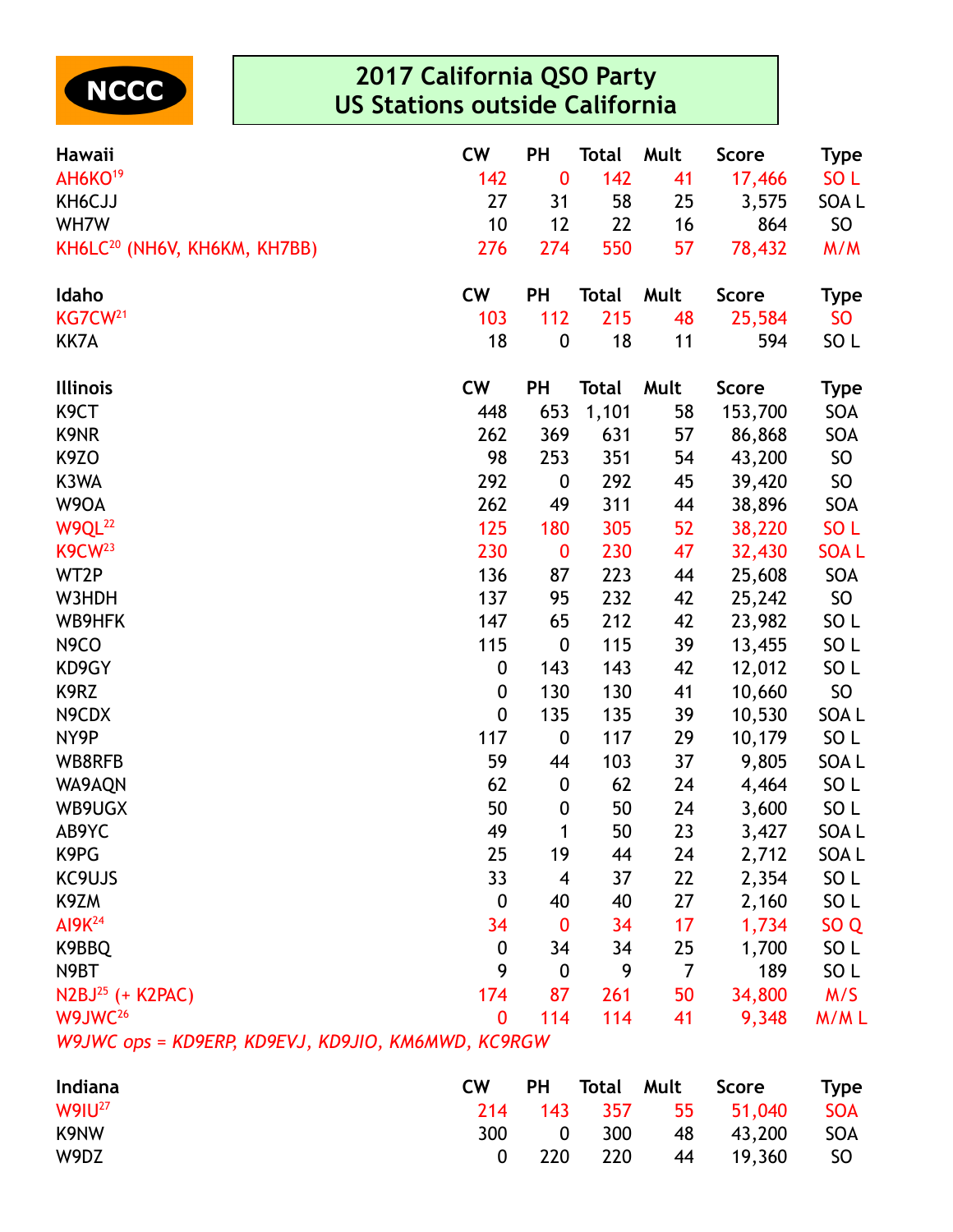

| Indiana                       | <b>CW</b>        | <b>PH</b>        | <b>Total</b>   | Mult           | <b>Score</b> | Type            |
|-------------------------------|------------------|------------------|----------------|----------------|--------------|-----------------|
| K9WX                          | 135              | $\boldsymbol{0}$ | 135            | 40             | 16,200       | SOA             |
| W9RE <sup>28</sup>            | 148              | $\bf{0}$         | 148            | 35             | 15,540       | SO <sub>L</sub> |
| <b>KC9RRN</b>                 | 0                | 134              | 134            | 40             | 10,720       | SO <sub>L</sub> |
| K9JWI                         | 84               | $\boldsymbol{0}$ | 84             | 27             | 6,804        | SO <sub>1</sub> |
| N9DMA <sup>29</sup>           | 58               | $\boldsymbol{0}$ | 58             | 25             | 4,350        | SO <sub>Q</sub> |
| KD9HMX                        | $\boldsymbol{0}$ | 55               | 55             | 29             | 3,190        | SOA L           |
| W9CC                          | 32               | $\boldsymbol{0}$ | 32             | 21             | 2,016        | SO <sub>L</sub> |
| KC9QQ                         | 0                | 22               | 22             | 18             | 792          | SO              |
| KB9HO                         | $\boldsymbol{0}$ | 11               | 11             | 10             | 220          | SO <sub>L</sub> |
| KC9ZDA                        | 0                | 8                | 8              | 7              | 112          | SOA L           |
| K9ELF                         | 0                | 6                | 6              | 6              | 72           | SO <sub>L</sub> |
| lowa                          | <b>CW</b>        | <b>PH</b>        | <b>Total</b>   | Mult           | <b>Score</b> | <b>Type</b>     |
| <b>K01030</b>                 | 156              | $\bf{0}$         | 156            | 36             | 16,848       | SO <sub>Q</sub> |
| WIOWA <sup>31</sup> (NOAC op) | 150              | $\boldsymbol{0}$ | 150            | 33             | 14,850       | SO L            |
| <b>KDONMZ</b>                 | 0                | 76               | 76             | 34             | 5,168        | SO <sub>1</sub> |
| <b>KEOITC</b>                 | $\boldsymbol{0}$ | 69               | 69             | 34             | 4,692        | SO <sub>L</sub> |
| N9HDE                         | 33               | 5                | 38             | 23             | 2,507        | SO <sub>L</sub> |
| N5KB <sup>32</sup> (+ KD0NMZ) | 68               | 113              | 181            | 49             | 21,070       | M/S             |
| <b>Kansas</b>                 | <b>CW</b>        | <b>PH</b>        | Total          | Mult           | <b>Score</b> | <b>Type</b>     |
| WOYJT33                       | 124              | 136              | 260            | 47             | 30,268       | <b>SOAL</b>     |
| <b>KOVBU</b>                  | 159              | 72               | 231            | 45             | 27,945       | SOA L           |
| <b>WOUY</b>                   | 164              | $\boldsymbol{0}$ | 164            | 42             | 20,664       | SO L            |
| <b>KOAP</b>                   | 47               | 11               | 58             | 36             | 5,868        | SOA L           |
| $KOHC34$ (WOBH op)            | 101              | 483              | 584            | 58             | 73,602       | M/S             |
| Kentucky                      | <b>CW</b>        | <b>PH</b>        | <b>Total</b>   | Mult           | <b>Score</b> | <b>Type</b>     |
| ND4Y                          | 0                | 509              | 509            | 53             | 53,954       | <b>SO</b>       |
| <b>K4CMS</b>                  | 236              | $\boldsymbol{0}$ | 236            | 47             | 33,276       | SO              |
| KE4KY <sup>35</sup>           | 208              | 0                | 208            | 40             | 24,960       | <b>SOAL</b>     |
| K4WW                          | 149              | 25               | 174            | 41             | 20,377       | SOA L           |
| K4AVX                         | 95               | 1                | 96             | 34             | 9,758        | SO              |
| W4LID <sup>36</sup>           | 0                | 120              | 120            | 37             | 8,880        | SO <sub>L</sub> |
| N4CCJ                         | 0                | 55               | 55             | 29             | 3,190        | SO <sub>L</sub> |
| KC4KEZ                        | 0                | 51               | 51             | 29             | 2,958        | SO <sub>L</sub> |
| KJ4AOM                        | 35               | $\boldsymbol{0}$ | 35             | 26             | 2,730        | SO <sub>L</sub> |
| <b>KB4BVP</b>                 | 0                | 29               | 29             | 21             | 1,218        | SO <sub>L</sub> |
| <b>KW4LY</b>                  | 0                | 25               | 25             | 19             | 950          | SO <sub>L</sub> |
| <b>K4AKY</b>                  | 0                | 19               | 19             | 14             | 532          | SO <sub>L</sub> |
| K4WLG                         | $\mathbf 0$      | $\overline{2}$   | $\overline{2}$ | $\overline{2}$ | 8            | SO <sub>L</sub> |
| Louisiana                     | <b>CW</b>        | <b>PH</b>        | <b>Total</b>   | Mult           | <b>Score</b> | <b>Type</b>     |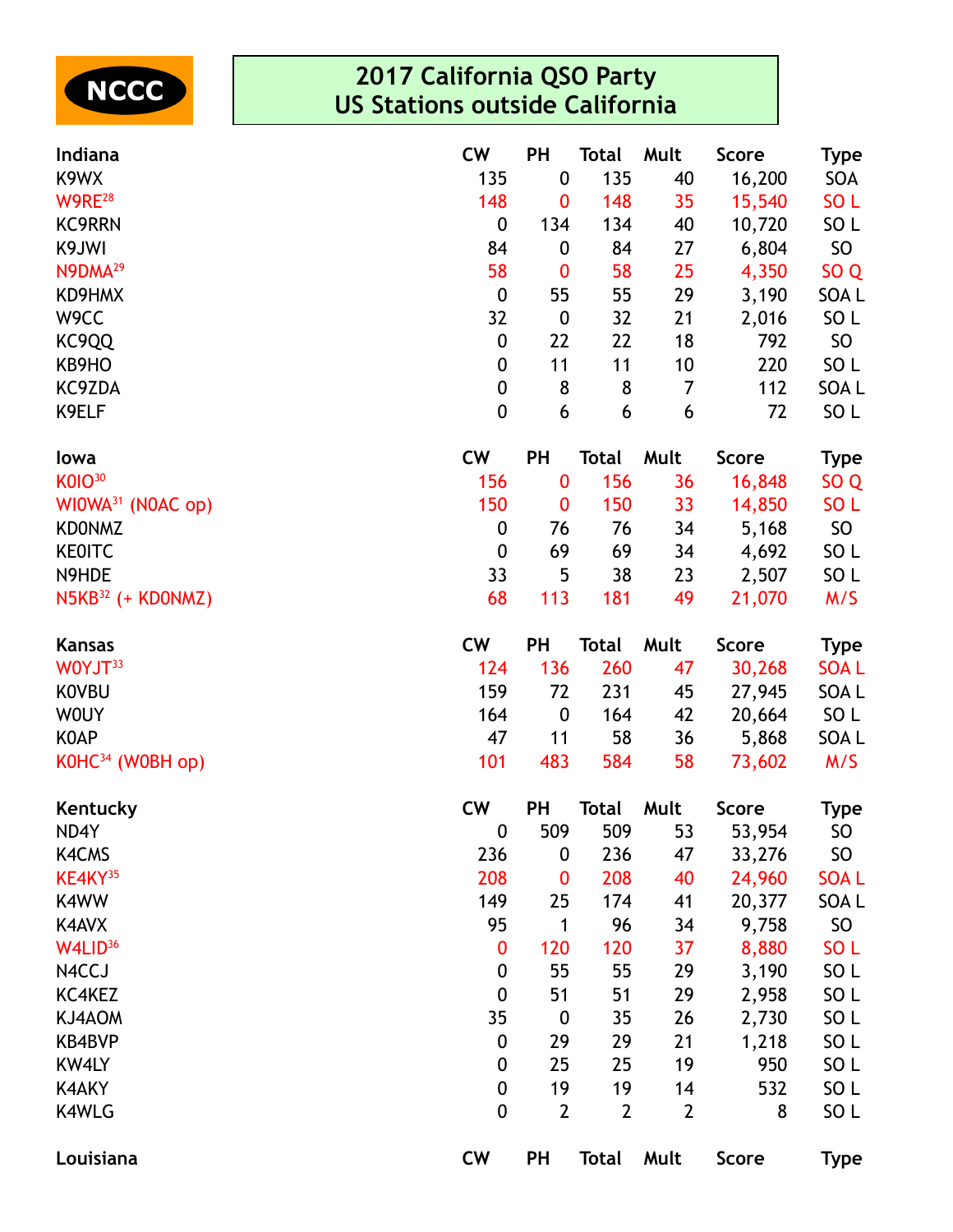

| Louisiana            | <b>CW</b>        | <b>PH</b>        | <b>Total</b> | Mult     | <b>Score</b> | <b>Type</b>                        |
|----------------------|------------------|------------------|--------------|----------|--------------|------------------------------------|
| KA5M                 | 240              | 83               | 323          | 47       | 41,642       | SOA                                |
| N5YE                 | 165              | 89               | 254          | 48       | 32,304       | SO <sub>L</sub>                    |
| N <sub>5</sub> II    | 118              | 46               | 164          | 41       | 18,286       | SO <sub>L</sub>                    |
| NO5W                 | 85               | $\boldsymbol{0}$ | 85           | 33       | 8,415        | SO <sub>L</sub>                    |
| Maine                | <b>CW</b>        | <b>PH</b>        | <b>Total</b> | Mult     | <b>Score</b> | <b>Type</b>                        |
| <b>N6EE/1</b>        | 193              | 40               | 233          | 44       | 28,996       | <b>SOA</b>                         |
| W <sub>1</sub> AO    | 100              | $\boldsymbol{0}$ | 100          | 37       | 11,100       | SO                                 |
| K <sub>1</sub> JB    | 46               | 22               | 68           | 30       | 5,460        | SOA                                |
| W4ZGR/137            | 24               | $\boldsymbol{0}$ | 24           | 17       | 1,224        | SO <sub>Q</sub>                    |
| Maryland             | <b>CW</b>        | <b>PH</b>        | <b>Total</b> | Mult     | <b>Score</b> | <b>Type</b>                        |
| N3QE                 | 248              | 90               | 338          | 48       | 44,352       | SOA                                |
| K3TBD                | 1                | 361              | 362          | 53       | 38,425       | <b>SOA YL</b>                      |
| <b>K3OQ</b>          | 97               | 16               | 113          | 37       | 11,951       | SOA                                |
| NC3Y38               | 56               | $\boldsymbol{0}$ | 56           | 23       | 3,864        | SO <sub>L</sub>                    |
| K3MAW <sup>39</sup>  | 30               | 19               | 49           | 28       | 3,584        | <b>SOAL</b>                        |
| W3MMM                | $\boldsymbol{0}$ | 42               | 42           | 23       | 1,932        | SO <sub>L</sub>                    |
| KG4USN               | 5                | $\overline{7}$   | 12           | 14       | 406          | SOA L                              |
| W3DQ                 | 1                | $\overline{2}$   | $\mathbf{3}$ | 3        | 21           | SO <sub>L</sub>                    |
| <b>Massachusetts</b> | <b>CW</b>        | <b>PH</b>        | <b>Total</b> | Mult     | <b>Score</b> | <b>Type</b>                        |
| W1UE                 | 286              | 434              | 720          | 58       | 100,108      | SO                                 |
| K1XM <sup>40</sup>   | 209              | 0                | 209          | 40       | 25,080       | SO <sub>L</sub>                    |
| W <sub>1</sub> TO    | 137              | 0                | 137          | 44       | 18,084       | SO <sub>L</sub>                    |
| W1FJ                 | 114              | $\boldsymbol{0}$ | 114          | 36       | 12,312       | SO <sub>1</sub>                    |
| K <sub>1</sub> SM    | 105              | $\boldsymbol{0}$ | 105          | 32       | 10,080       | SO                                 |
| N <sub>1</sub> DC    | 89               | 10               | 99           | 35       | 10,045       | SO <sub>L</sub>                    |
| $K1TH^{41}$          | 46               | $\bf{0}$         | 46           | 27       | 3,726        | <b>SOA</b>                         |
| K <sub>1</sub> DJ    | 43               | $\boldsymbol{0}$ | 43           | 24       | 3,096        | SOA L                              |
| N1NN                 | 44               | $\boldsymbol{0}$ | 44           | 20       | 2,640        | SO                                 |
| K1VUT                | 32               | 4                | 36           | 19       | 1,976        | SO <sub>L</sub>                    |
| AB1XB                | 31               | $\boldsymbol{0}$ | 31           | 19       | 1,767        | SOA L                              |
| $N1SOH42$ (+ W1FM)   | 63               | 84               | 147          | 41       | 14,637       | M/SL                               |
| Michigan             | <b>CW</b>        | <b>PH</b>        | <b>Total</b> | Mult     | <b>Score</b> | <b>Type</b>                        |
| W8PI <sup>43</sup>   | 234              | 8                | 242          | 53       | 38,054       | <b>SOAL</b>                        |
| KD8DEU               | 133              | 0                | 133          | 33       | 13,167       | SO <sub>L</sub>                    |
| K8GT                 | 114              | 3                | 117          | 36       | 12,528       | SOA L                              |
| K8MRT                | 43               | 57               | 100          | 39       | 9,477        | SO <sub>L</sub>                    |
| NF8M                 |                  |                  |              |          |              |                                    |
|                      | 67               | $\boldsymbol{0}$ | 67           | 31       | 6,231        | SO <sub>L</sub>                    |
| W8UE<br>N8EA         | 64<br>42         | 3                | 67<br>42     | 26<br>24 | 5,148        | SO <sub>L</sub><br>SO <sub>L</sub> |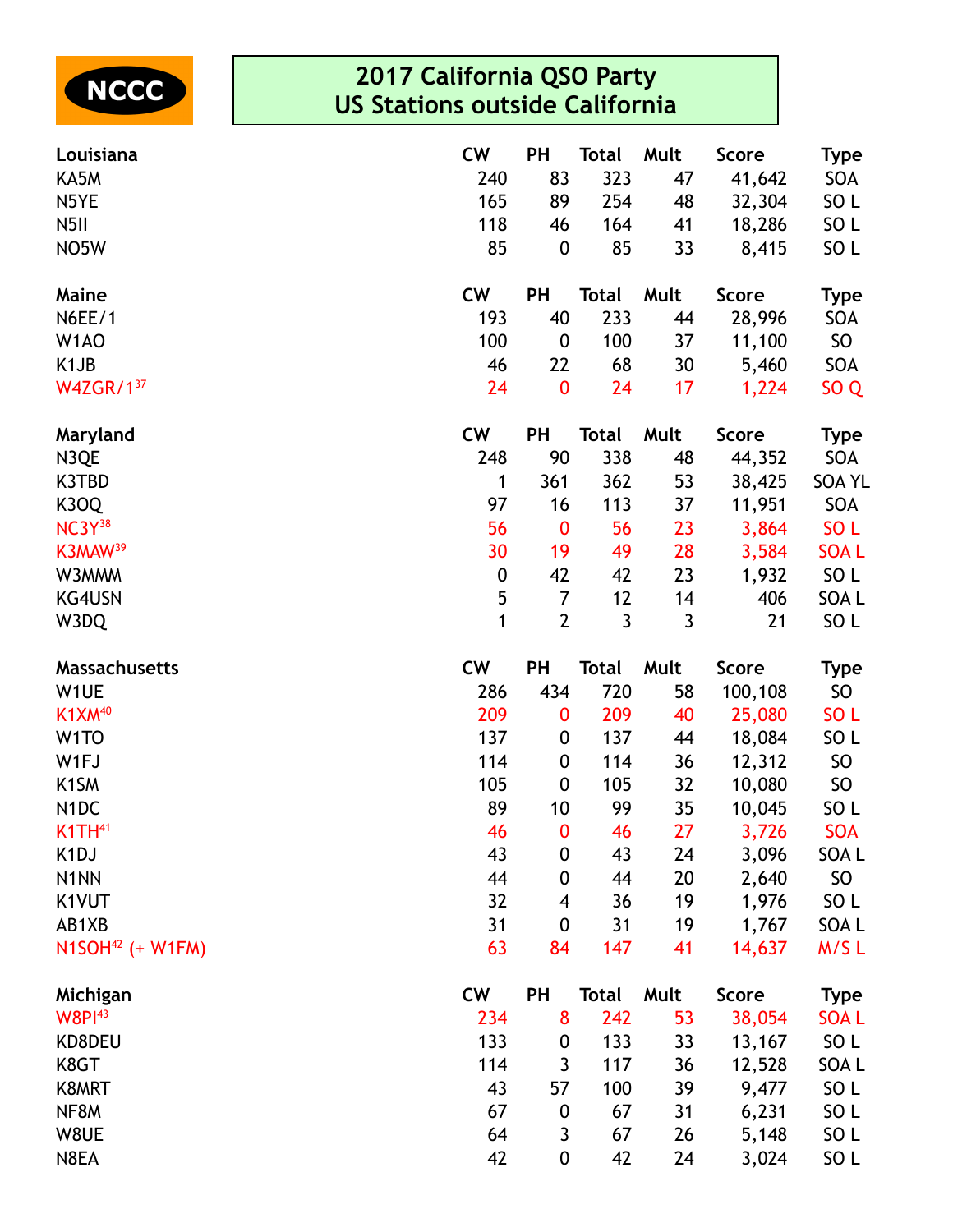

| Michigan            | <b>CW</b>        | PH               | <b>Total</b>     | Mult             | <b>Score</b>     | <b>Type</b>     |
|---------------------|------------------|------------------|------------------|------------------|------------------|-----------------|
| AI9I                | 17               | 12               | 29               | 22               | 1,650            | SO L M          |
| <b>KJ80</b>         | $\boldsymbol{0}$ | 29               | 29               | 20               | 1,160            | SO <sub>L</sub> |
| AC8WC               | 0                | 24               | 24               | 18               | 864              | SO <sub>L</sub> |
| N5MKY               | $\boldsymbol{0}$ | 15               | 15               | 13               | 390              | SOA L           |
| Minnesota           | <b>CW</b>        | <b>PH</b>        | <b>Total</b>     | Mult             | <b>Score</b>     | <b>Type</b>     |
| KOAD <sup>44</sup>  | 217              | 175              | 392              | 54               | 54,054           | <b>SOAL</b>     |
| <b>WOOR</b>         | 228              | 105              | 333              | 50               | 44,700           | SO              |
| <b>KEOTT</b>        | 247              | $\boldsymbol{0}$ | 247              | 40               | 29,640           | SO <sub>Q</sub> |
| <b>KORC</b>         | 147              | 88               | 235              | 45               | 27,765           | SOA L           |
| <b>NOBUI</b>        | 116              | 66               | 182              | 47               | 22,560           | SOA L           |
| <b>WAOLJM</b>       | 122              | 86               | 208              | 37               | 19,906           | SO <sub>L</sub> |
| <b>AE0EE</b>        | 123              | 51               | 174              | 41               | 19,311           | SO <sub>L</sub> |
| <b>KOPC</b>         | 171              | $\boldsymbol{0}$ | 171              | 37               | 18,981           | SOA             |
| K0TC                | 175              | $\boldsymbol{0}$ | 175              | 35               | 18,375           | SO <sub>L</sub> |
| AA0AW               | 76               | 22               | 98               | 34               | 9,248            | SO <sub>L</sub> |
| <b>WAOLIF</b>       | 49               | 52               | 101              | 33               | 8,283            | SO <sub>L</sub> |
| WX0Z                | $\boldsymbol{0}$ | 111              | 111              | 35               | 7,770            | <b>SOALYL</b>   |
| W6GMT               | 71               | $\boldsymbol{0}$ | 71               | 32               | 6,816            | SO <sub>Q</sub> |
| <b>ACOW</b>         | 38               | 43               | 81               | 29               | 5,800            | SO <sub>L</sub> |
| <b>KOMPH</b>        | 59               | 13               | 72               | 28               | 5,684            | SO <sub>L</sub> |
| <b>KEOOR</b>        | $\boldsymbol{0}$ | 60               | 60               | 33               | 3,960            | SO <sub>L</sub> |
| <b>NOHSB</b>        |                  |                  |                  |                  |                  | C               |
| <b>Mississippi</b>  | <b>CW</b>        | <b>PH</b>        | <b>Total</b>     | Mult             | <b>Score</b>     | <b>Type</b>     |
| K7ZYV <sup>45</sup> | 45               | $\bf{0}$         | 45               | 27               | 3,645            | SO <sub>L</sub> |
| <b>Missouri</b>     | <b>CW</b>        | PH               | <b>Total</b>     | Mult             | <b>Score</b>     | <b>Type</b>     |
| <b>NWOM</b>         | 296              | 257              | 553              | 57               | 79,914           | <b>SO</b>       |
| K0OU                | 258              | 287              | 545              | 58               | 78,184           | <b>SO</b>       |
| <b>KOJPL</b>        | 199              | 81               | 280              | 49               | 37,191           | SOA             |
| N7WY <sup>46</sup>  | 96               | 47               | 143              | 39               | 14,898           | SO <sub>L</sub> |
| N4RS                | 91               | $\boldsymbol{0}$ | 91               | 33               | 9,009            | SO <sub>L</sub> |
| NOLY <sup>47</sup>  | 87               | $\bf{0}$         | 87               | 29               | 7,569            | SO <sub>Q</sub> |
| <b>WBOSND</b>       | 56               | 5                | 61               | 25               | 4,450            | SO <sub>Q</sub> |
| <b>AKOSK</b>        | $\boldsymbol{0}$ | 34               | 34               | 21               | 1,428            | <b>SO</b>       |
| <b>KOCMH</b>        | 0                | 14               | 14               | 11               | 308              | SO <sub>L</sub> |
| <b>ADOBI</b>        | $\boldsymbol{0}$ | 8                | 8                | 7                | 112              | SO L M          |
| <b>KEOCZQ</b>       | $\boldsymbol{0}$ | $\mathbf 0$      | $\boldsymbol{0}$ | $\boldsymbol{0}$ | $\boldsymbol{0}$ | <b>SO</b>       |
| Montana             | <b>CW</b>        | <b>PH</b>        | <b>Total</b>     | Mult             | <b>Score</b>     | <b>Type</b>     |
| N9RV                | 162              | 352              | 514              | 55               | 65,450           | SO <sub>1</sub> |
| K7PGL <sup>48</sup> | 123              | 389              | 512              | 56               | 64,232           | SO <sub>L</sub> |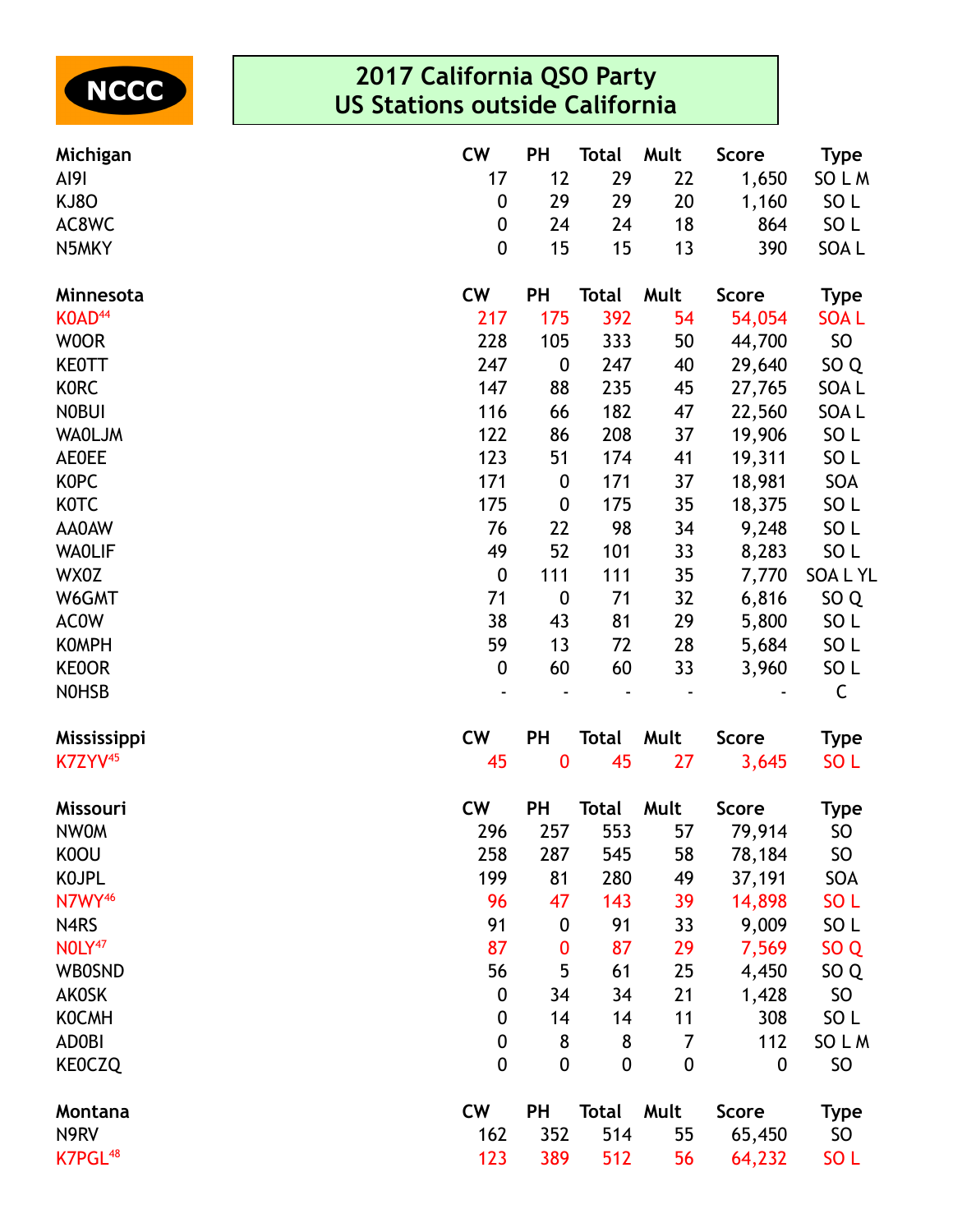

| Montana                       | <b>CW</b>        | PH               | <b>Total</b> | Mult           | <b>Score</b> | Type             |
|-------------------------------|------------------|------------------|--------------|----------------|--------------|------------------|
| AA7TV                         | 31               | 83               | 114          | 41             | 10,619       | SO L             |
| KO6UW                         | 72               | 9                | 81           | 30             | 7,020        | SO <sub>L</sub>  |
| K1AUS                         | $\boldsymbol{0}$ | 72               | 72           | 33             | 4,752        | SO <sub>L</sub>  |
| K7QA                          | 56               | $\boldsymbol{0}$ | 56           | 26             | 4,368        | SO <sub>L</sub>  |
| Nebraska                      | <b>CW</b>        | PH               | <b>Total</b> | Mult           | <b>Score</b> | <b>Type</b>      |
| KCOJRW <sup>49</sup>          | 0                | 67               | 67           | 35             | 4,690        | SO <sub>L</sub>  |
| <b>WBOMMA</b>                 | 0                | 52               | 52           | 29             | 3,016        | SO <sub>L</sub>  |
| <b>Nevada</b>                 | <b>CW</b>        | PH               | <b>Total</b> | Mult           | <b>Score</b> | <b>Type</b>      |
| W7RN <sup>50</sup> (K5RC op)  | 151              | 44               | 195          | 44             | 23,804       | <b>SOA</b>       |
| W6US/751                      | $\bf{0}$         | 79               | 79           | 39             | 6,162        | SO <sub>L</sub>  |
| K7ACZ                         | $\mathbf 0$      | 38               | 38           | 29             | 2,204        | SO <sub>L</sub>  |
| K6DGW                         | 34               | $\boldsymbol{0}$ | 34           | 21             | 2,142        | SO <sub>L</sub>  |
| K7XC                          | 20               | $\boldsymbol{0}$ | 20           | 15             | 900          | SOA              |
| <b>New Hampshire</b>          | <b>CW</b>        | PH               | <b>Total</b> | Mult           | <b>Score</b> | <b>Type</b>      |
| WA1Z                          | 153              | 71               | 224          | 36             | 21,636       | SOA              |
| $AE1T^{52}$                   | 104              | $\boldsymbol{0}$ | 104          | 38             | 11,856       | <b>SOAL</b>      |
| K <sub>1</sub> GQ             | 91               | $\boldsymbol{0}$ | 91           | 34             | 9,282        | SOA              |
| W1END                         | 77               | $\mathbf 0$      | 77           | 30             | 6,930        | SO <sub>L</sub>  |
| <b>New Jersey</b>             | <b>CW</b>        | PH               | <b>Total</b> | Mult           | <b>Score</b> | <b>Type</b>      |
| N <sub>2</sub> MM             | 226              | 445              | 671          | 58             | 90,944       | SO <sub>YL</sub> |
| W2LE                          | 192              | 1                | 193          | 49             | 28,322       | SO               |
| KE2D <sup>53</sup>            | 86               | 36               | 122          | 39             | 12,870       | SO <sub>L</sub>  |
| KA2FIR <sup>54</sup>          | 41               | 17               | 58           | 27             | 4,239        | <b>SOAL</b>      |
| W2UDT                         | 28               | 21               | 49           | 30             | 3,780        | SO               |
| <b>KB2SDF</b>                 | $\mathbf 0$      | 28               | 28           | 18             | 1,008        | SO <sub>L</sub>  |
| N <sub>2</sub> UU             | 10               | $\boldsymbol{0}$ | 10           | $\overline{7}$ | 210          | SO <sub>L</sub>  |
| W <sub>2</sub> JC             | $\mathfrak{Z}$   | $\mathbf 0$      | 3            | $\overline{3}$ | 27           | SO <sub>L</sub>  |
| <b>New Mexico</b>             | <b>CW</b>        | <b>PH</b>        | <b>Total</b> | Mult           | <b>Score</b> | Type             |
| K7IA                          | 212              | 87               | 299          | 50             | 40,500       | SO               |
| W5TTE55                       | 23               | 0                | 23           | 16             | 1,104        | SO Q             |
| N5SJ <sup>56</sup>            | 13               | $\bf{0}$         | 13           | 10             | 390          | <b>SOA</b>       |
| <b>New York</b>               | <b>CW</b>        | PH               | <b>Total</b> | Mult           | <b>Score</b> | <b>Type</b>      |
| W2RR (WA2AOG op)              | 315              | $\boldsymbol{0}$ | 315          | 48             | 45,360       | SO               |
| <b>K2ZR</b> <sup>57</sup>     | 241              | $\boldsymbol{0}$ | 241          | 43             | 31,089       | SO <sub>L</sub>  |
| W <sub>2</sub> T <sub>B</sub> | 121              | 72               | 193          | 47             | 23,829       | SOA              |
| WB2WPM                        | 110              | 76               | 186          | 42             | 20,244       | SO <sub>L</sub>  |
| K <sub>2</sub> QO             | 134              | 0                | 134          | 36             | 14,472       | SO <sub>L</sub>  |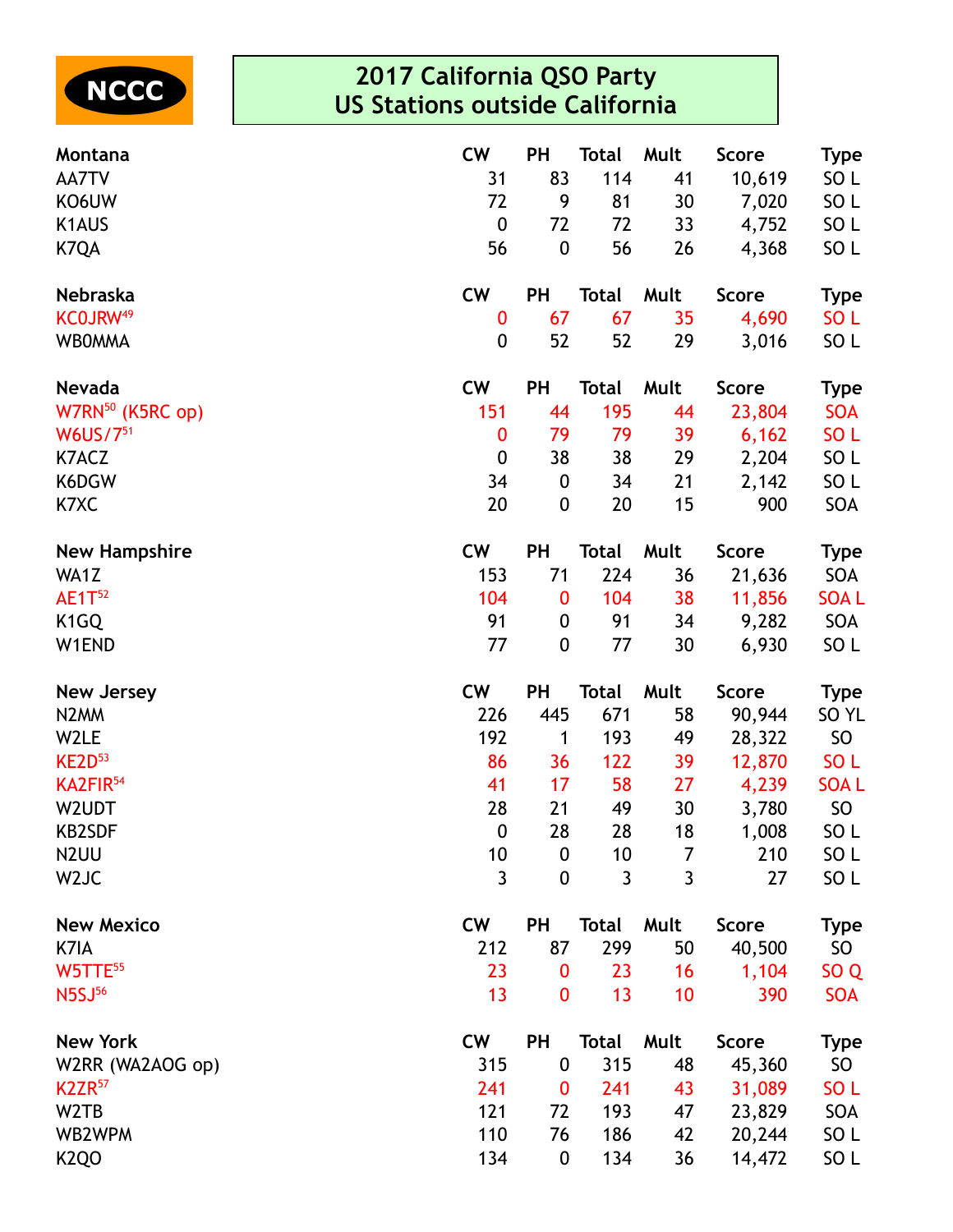

| <b>New York</b>              | <b>CW</b>        | PH                      | Total        | Mult | <b>Score</b> | Type            |
|------------------------------|------------------|-------------------------|--------------|------|--------------|-----------------|
| K <sub>2QB58</sub>           | 84               | 0                       | 84           | 35   | 8,820        | <b>SOAL</b>     |
| <b>K4RUM</b>                 | 96               | 0                       | 96           | 29   | 8,352        | SO <sub>L</sub> |
| W2DXE                        | 81               | $\boldsymbol{0}$        | 81           | 31   | 7,533        | SO <sub>L</sub> |
| KM2L                         | 49               | 23                      | 72           | 33   | 6,369        | SO <sub>L</sub> |
| <b>KG2DWS</b>                | $\boldsymbol{0}$ | 39                      | 39           | 26   | 2,028        | SO <sub>L</sub> |
| N2SQW                        | 16               | 17                      | 33           | 21   | 1,722        | SOA             |
| N2RHL                        | $\boldsymbol{0}$ | 32                      | 32           | 25   | 1,600        | SO <sub>L</sub> |
| N2NKX                        | $\boldsymbol{0}$ | 38                      | 38           | 20   | 1,520        | SOA             |
| KD2LMW                       | $\boldsymbol{0}$ | 27                      | 27           | 18   | 972          | SO <sub>L</sub> |
| K <sub>2</sub> CYE           | 21               | $\boldsymbol{0}$        | 21           | 15   | 945          | SOA L           |
| N <sub>2</sub> BEG           | 14               | 0                       | 14           | 13   | 546          | SO <sub>L</sub> |
| WB2AIV                       | 11               | 0                       | 11           | 11   | 363          | SO <sub>L</sub> |
| $WZ2T^{59}$                  | 9                | 0                       | 9            | 9    | 243          | SO <sub>Q</sub> |
| <b>KA2YRA</b>                | $\boldsymbol{0}$ | $\overline{\mathbf{4}}$ | 4            | 4    | 32           | SO Q M          |
| K2RYD <sup>60</sup> (+ NO2C) | 53               | 81                      | 134          | 47   | 15,087       | M/S YL          |
| <b>North Carolina</b>        | <b>CW</b>        | PH                      | <b>Total</b> | Mult | <b>Score</b> | <b>Type</b>     |
| N4CW                         | 248              | $\boldsymbol{0}$        | 248          | 44   | 32,736       | SO              |
| N4YDU                        | 115              | 108                     | 223          | 44   | 24,684       | SOA             |
| N6NT                         | 148              | $\boldsymbol{0}$        | 148          | 35   | 15,540       | <b>SO</b>       |
| K4FTU <sup>61</sup>          | $\bf{0}$         | 168                     | 168          | 40   | 13,440       | SO <sub>L</sub> |
| <b>K4QPL</b>                 | 124              | $\boldsymbol{0}$        | 124          | 35   | 13,020       | <b>SO</b>       |
| W4BBT                        | $\boldsymbol{0}$ | 68                      | 68           | 27   | 3,672        | SO <sub>L</sub> |
| <b>KK6L62</b>                | 39               | $\overline{2}$          | 41           | 25   | 3,025        | SO <sub>Q</sub> |
| N4NTO                        | 28               | 0                       | 28           | 15   | 1,260        | <b>SO</b>       |
| K3YDX                        | $\overline{7}$   | 4                       | 11           | 9    | 261          | SO <sub>L</sub> |
| <b>North Dakota</b>          | <b>CW</b>        | <b>PH</b>               | <b>Total</b> | Mult | <b>Score</b> | <b>Type</b>     |
| WB0IWG <sup>63</sup>         | $\bf{0}$         | 130                     | 130          | 39   | 10,140       | SO <sub>Q</sub> |
| Ohio                         | <b>CW</b>        | PH                      | <b>Total</b> | Mult | <b>Score</b> | <b>Type</b>     |
| KE8M                         | 350              | $\boldsymbol{0}$        | 350          | 49   | 51,450       | SOA             |
| K8MR                         | 179              | 137                     | 316          | 51   | 41,361       | SO              |
| K3DMG <sup>64</sup>          | 190              | 65                      | 255          | 47   | 32,900       | SO <sub>L</sub> |
| W8TM                         | 162              | 64                      | 226          | 44   | 27,016       | SO <sub>L</sub> |
| N8BJQ                        | 195              | $\boldsymbol{0}$        | 195          | 46   | 26,910       | SOA             |
| K8AAV                        | 139              | 44                      | 183          | 43   | 21,715       | SO <sub>L</sub> |
| W8ASA                        | 93               | 111                     | 204          | 41   | 20,541       | SO <sub>L</sub> |
| KE8G                         | 139              | $\boldsymbol{0}$        | 139          | 33   | 13,761       | SO <sub>L</sub> |
| AA8TA                        | 121              | $\boldsymbol{0}$        | 121          | 33   | 11,979       | SOA L           |
| KC8QDQ                       | $\boldsymbol{0}$ | 131                     | 131          | 43   | 11,266       | SOA             |
| <b>K8RGI</b>                 | 102              | 29                      | 131          | 30   | 10,920       | SO <sub>L</sub> |
| K8SEM                        | $\pmb{0}$        | 95                      | 95           | 34   | 6,460        | SO <sub>L</sub> |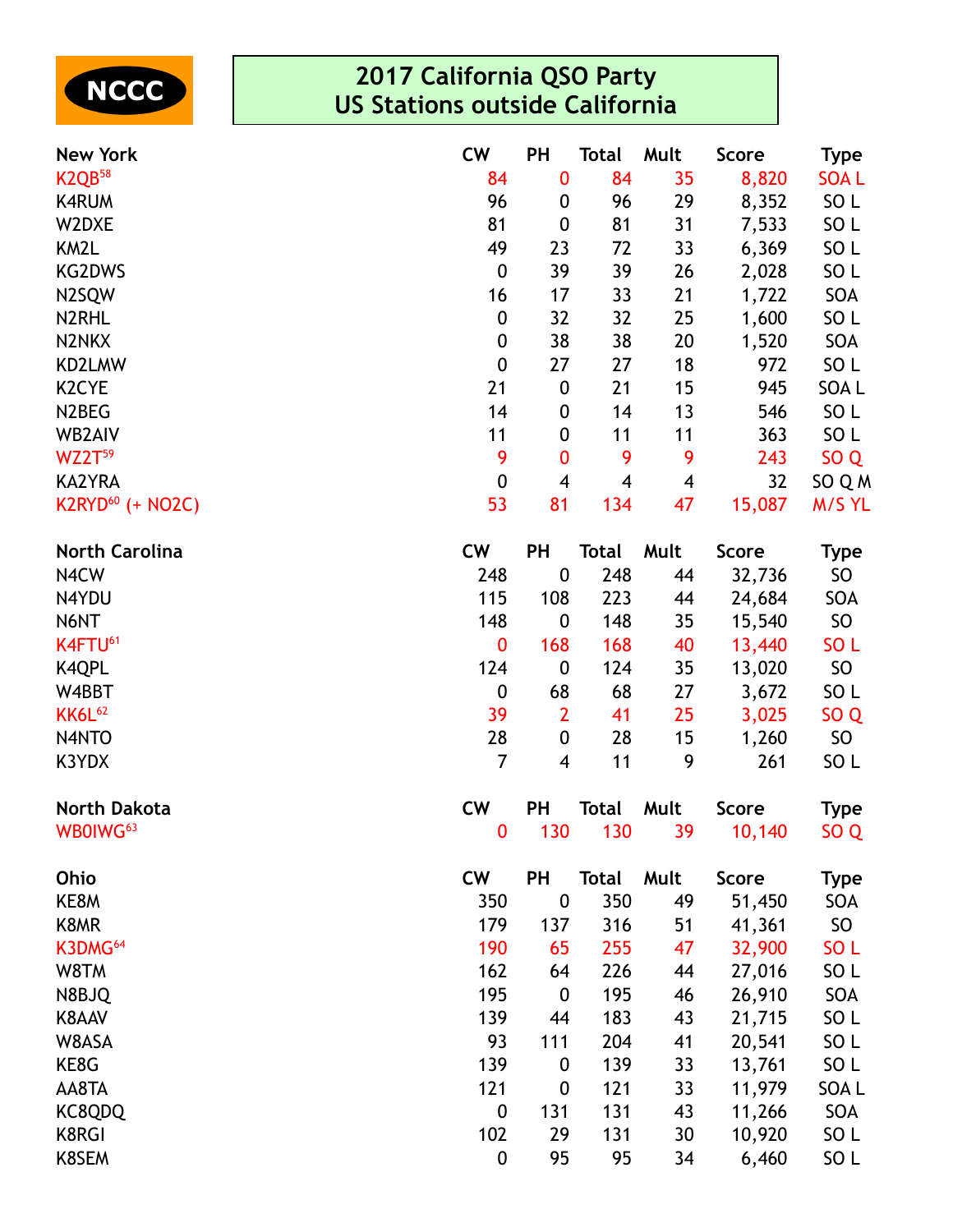

| Ohio          | <b>CW</b> | PH  | Total | Mult | Score  | Type            |
|---------------|-----------|-----|-------|------|--------|-----------------|
| <b>NS80</b>   | 73        | 0   | 73    | 29   | 6,351  | SO <sub>L</sub> |
| W8PN          | 49        | 0   | 49    | 27   | 3,969  | SO <sub>L</sub> |
| KE8EAS        | 15        | 27  | 42    | 27   | 2,673  | SO <sub>L</sub> |
| <b>KEOJMK</b> | 0         | 46  | 46    | 24   | 2,208  | SO L            |
| W8KNO         | 18        | 0   | 18    | 13   | 702    | SO <sub>L</sub> |
| KG8FE         | 0         |     |       | 3    | 18     | SO <sub>L</sub> |
| <b>K8BF65</b> | 57        | 211 | 268   | 47   | 27,871 | M/ML            |

*K8BF ops = W5OV, KD8ICP, K8CAV, N8QE, W8PT, KB8AMZ, KA8TOA, KB8TUY, N8BI, W8KNO*

| <b>Oklahoma</b>      | <b>CW</b>        | PH               | <b>Total</b> | Mult | <b>Score</b> | <b>Type</b>     |
|----------------------|------------------|------------------|--------------|------|--------------|-----------------|
| W5TM <sup>66</sup>   | 358              | $\bf{0}$         | 358          | 45   | 48,330       | <b>SOAL</b>     |
| N4IJ                 | 244              | 0                | 244          | 44   | 32,208       | SO              |
| K8FU                 | 213              | $\boldsymbol{0}$ | 213          | 41   | 26,199       | SOA L           |
| AF5CC <sup>67</sup>  | 100              | 44               | 144          | 41   | 15,908       | SO <sub>L</sub> |
| N5XE                 | 125              | $\boldsymbol{0}$ | 125          | 36   | 13,500       | SO <sub>L</sub> |
| N5XTR                | $\boldsymbol{0}$ | 67               | 67           | 33   | 4,422        | SO <sub>L</sub> |
| AI5SF                | $\boldsymbol{0}$ | 70               | 70           | 30   | 4,200        | SO              |
| K5KBA                | $\boldsymbol{0}$ | 37               | 37           | 27   | 1,998        | SO <sub>L</sub> |
| Oregon               | <b>CW</b>        | <b>PH</b>        | <b>Total</b> | Mult | <b>Score</b> | <b>Type</b>     |
| W7YAQ <sup>68</sup>  | 186              | 231              | 417          | 57   | 58,140       | SO <sub>L</sub> |
| NW7E                 | 133              | 123              | 256          | 56   | 36,120       | SO <sub>L</sub> |
| W8WOM                | $\mathbf 0$      | 331              | 331          | 54   | 35,748       | SOA             |
| W7GF                 | 122              | $\boldsymbol{0}$ | 122          | 35   | 12,810       | SO <sub>L</sub> |
| W7WHY                | 101              | 12               | 113          | 37   | 12,099       | SO              |
| KI7Y                 | 132              | $\mathbf 0$      | 132          | 30   | 11,880       | SO              |
| AG7GP                | $\boldsymbol{0}$ | 104              | 104          | 45   | 9,360        | SOLYL           |
| KA6BIM               | 16               | 81               | 97           | 44   | 9,240        | SOA             |
| WA7YXY <sup>69</sup> | $\bf{0}$         | 101              | 101          | 44   | 8,888        | <b>SOAL</b>     |
| <b>KW7WP</b>         | 45               | 13               | 58           | 25   | 4,025        | SOA L           |
| W0GXA/7              | 49               | $\boldsymbol{0}$ | 49           | 24   | 3,528        | SOA             |
| AG7IL                | $\boldsymbol{0}$ | 41               | 41           | 32   | 2,624        | SO <sub>L</sub> |
| WA7SHP               | 31               | 6                | 37           | 21   | 2,205        | SOA L           |
| N7VS                 | 40               | 8                | 48           | 15   | 2,040        | SO <sub>L</sub> |
| AD7AF                | 30               | $\boldsymbol{0}$ | 30           | 16   | 1,440        | SO              |
| K7JKM                | $\boldsymbol{0}$ | 24               | 24           | 16   | 768          | SO <sub>L</sub> |

N7SNW 0 14 14 12 336 SO

AG7RT 0 5 5 4 40 SOA L K7GT 2 0 2 3 18 SO L W7VS 1 0 1 1 3 SOA NA7OM - - - - - C

**Pennsylvania CW PH Total Mult Score Type**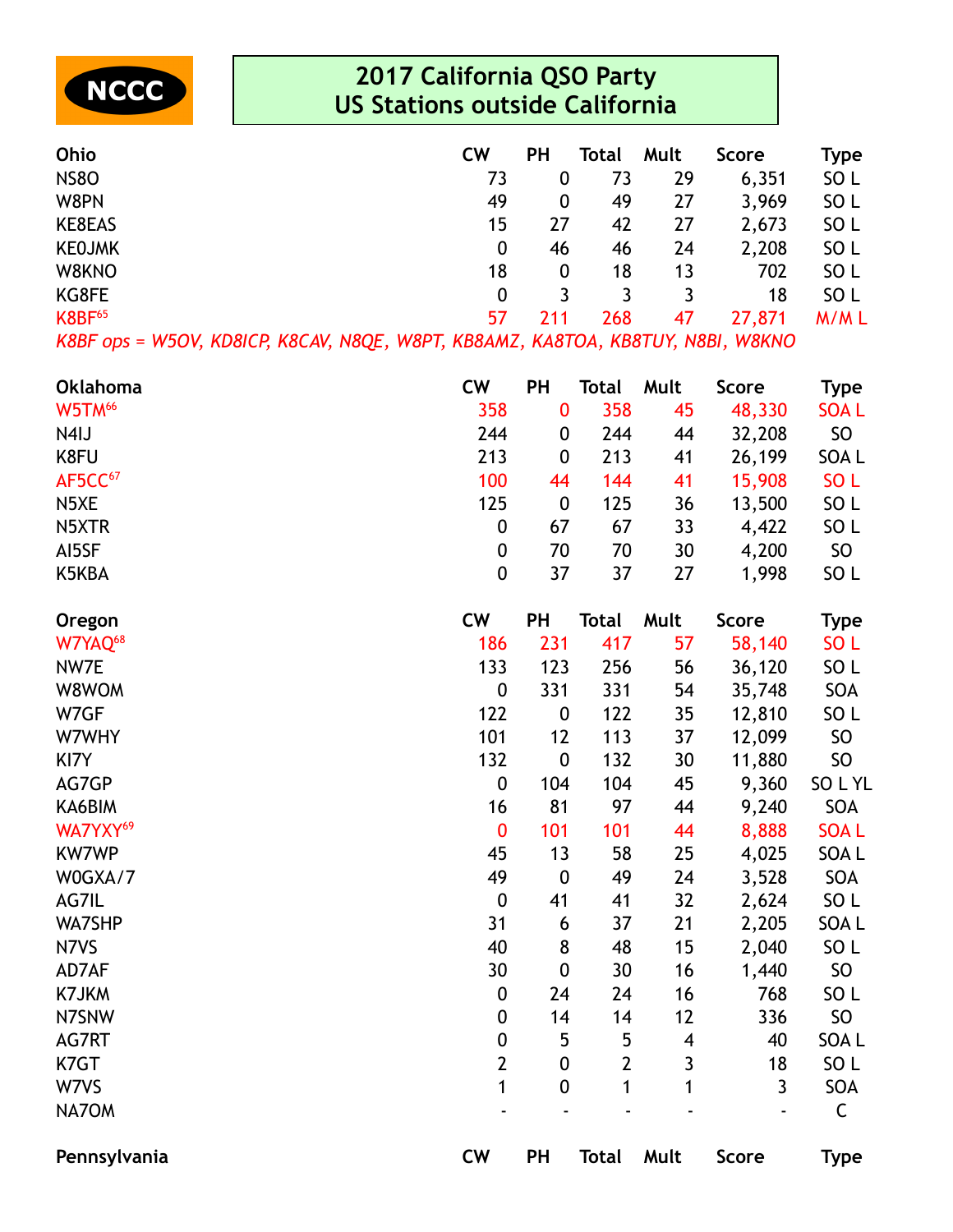

| Pennsylvania          | <b>CW</b>        | <b>PH</b>        | <b>Total</b>     | Mult             | <b>Score</b> | Type            |
|-----------------------|------------------|------------------|------------------|------------------|--------------|-----------------|
| AA3B                  | 370              | 264              | 634              | 56               | 91,728       | SOA             |
| K3WJV                 | 297              | 102              | 399              | 52               | 56,940       | SOA             |
| N3RD                  | 219              | $\boldsymbol{0}$ | 219              | 37               | 24,309       | SOA             |
| N3XF                  | 131              | 52               | 183              | 45               | 22,365       | SO              |
| K3UA <sup>70</sup>    | 176              | $\bf{0}$         | 176              | 34               | 17,952       | SO <sub>L</sub> |
| <b>WOBR</b>           | 57               | 83               | 140              | 46               | 15,502       | SOA             |
| WV2M                  | 63               | 65               | 128              | 39               | 12,441       | SOA             |
| KE3ZT                 | $\boldsymbol{0}$ | 58               | 58               | 33               | 3,828        | SO <sub>L</sub> |
| KF3G                  | 26               | $\boldsymbol{0}$ | 26               | 18               | 1,404        | SO <sub>L</sub> |
| N3NZ                  | 19               | $\pmb{0}$        | 19               | 17               | 969          | SO <sub>L</sub> |
| WA3AAN                | 11               | 0                | 11               | 10               | 330          | SOA             |
| KC3HEO <sup>71</sup>  | $\bf{0}$         | 8                | 8                | 9                | 144          | <b>SOAL</b>     |
| W3WHK                 | $\mathbf 0$      | $\boldsymbol{0}$ | $\boldsymbol{0}$ | $\boldsymbol{0}$ | 0            | SO L            |
| <b>Rhode Island</b>   | <b>CW</b>        | <b>PH</b>        | <b>Total</b>     | Mult             | <b>Score</b> | Type            |
| W1KDA                 | 0                | 106              | 106              | 38               | 8,056        | SO.             |
| W1WIU                 | 14               | 81               | 95               | 38               | 7,752        | SO              |
| <b>South Carolina</b> | <b>CW</b>        | PH               | <b>Total</b>     | Mult             | <b>Score</b> | <b>Type</b>     |
| <b>K2SX72</b>         | 244              | $\bf{0}$         | 244              | 42               | 30,744       | <b>SOA</b>      |
| W <sub>4</sub> OC     | 147              | $\boldsymbol{0}$ | 147              | 39               | 17,199       | SO <sub>L</sub> |
| W4SLT                 | $\boldsymbol{0}$ | 151              | 151              | 38               | 11,476       | SO              |
| KG4IGC                | 122              | $\boldsymbol{0}$ | 122              | 31               | 11,346       | SO <sub>L</sub> |
| WA8OJR                | 85               | 0                | 85               | 35               | 8,925        | SO <sub>L</sub> |
| NI7R                  | 68               | $\boldsymbol{0}$ | 68               | 28               | 5,712        | SO <sub>L</sub> |
| K4GRE                 | $\boldsymbol{0}$ | 17               | 17               | 15               | 510          | SO <sub>L</sub> |
| <b>KW4NN</b>          | $\boldsymbol{0}$ | 19               | 19               | 12               | 456          | SO <sub>L</sub> |
| South Dakota          | <b>CW</b>        | PH               | <b>Total</b>     | Mult             | <b>Score</b> | <b>Type</b>     |
| WOSEB <sup>73</sup>   | 32               | 43               | 75               | 35               | 6,370        | SO <sub>L</sub> |
| KE0Z <sub>74</sub>    | 66               | $\bf{0}$         | 66               | 27               | 5,346        | SO <sub>Q</sub> |
| KCOMVF <sup>75</sup>  | $\bf{0}$         | 17               | 17               | 15               | 510          | <b>SOAL</b>     |
| <b>Tennessee</b>      | <b>CW</b>        | <b>PH</b>        | <b>Total</b>     | Mult             | <b>Score</b> | <b>Type</b>     |
| N4ZZ <sup>76</sup>    | 344              | 589              | 933              | 58               | 128,180      | <b>SOAL</b>     |
| N8UM                  | 438              | 0                | 438              | 50               | 65,700       | SO              |
| K40WR                 | 177              | 85               | 262              | 52               | 36,452       | SOA             |
| W4KW                  | $\boldsymbol{0}$ | 328              | 328              | 52               | 34,112       | SOA L           |
| N4ARO                 | 144              | 76               | 220              | 49               | 28,616       | SO <sub>L</sub> |
| <b>K4AKK</b>          | $\boldsymbol{0}$ | 257              | 257              | 47               | 24,158       | SO              |
| AD4EB                 | 196              | $\boldsymbol{0}$ | 196              | 40               | 23,520       | SOA L           |
| AB4GG                 | $\boldsymbol{0}$ | 210              | 210              | 49               | 20,580       | SO <sub>L</sub> |
| NA4K                  | 106              | 80               | 186              | 42               | 20,076       | SO <sub>L</sub> |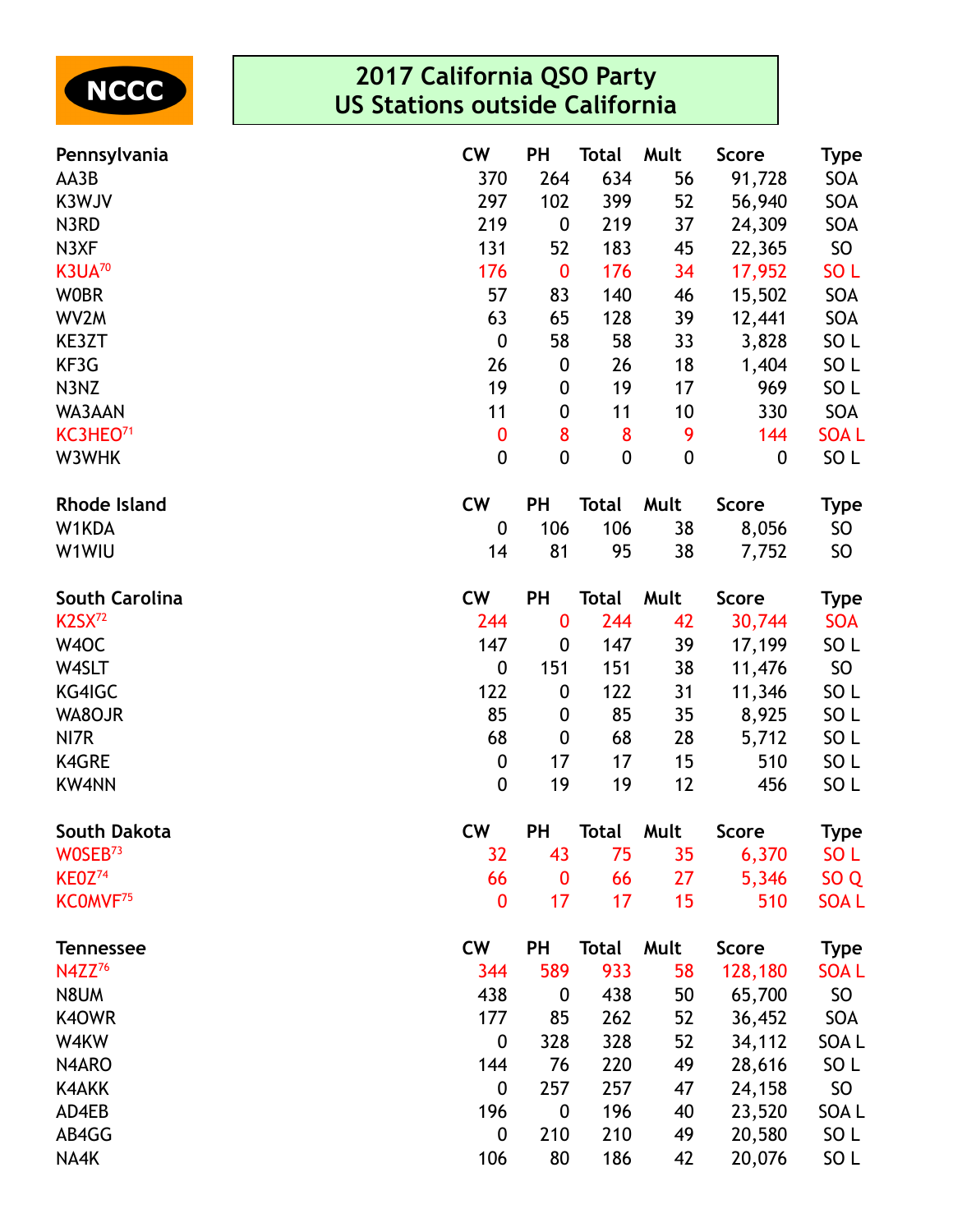

| <b>Tennessee</b>    | <b>CW</b>        | PH               | <b>Total</b> | Mult | <b>Score</b> | <b>Type</b>     |
|---------------------|------------------|------------------|--------------|------|--------------|-----------------|
| N4VV                | 149              | $\boldsymbol{0}$ | 149          | 40   | 17,880       | SOA L           |
| <b>KOEJ</b>         | 146              | 0                | 146          | 38   | 16,644       | SO L            |
| AI4DB               | $\boldsymbol{0}$ | 187              | 187          | 43   | 16,082       | SO <sub>L</sub> |
| <b>KX4FR</b>        | $\boldsymbol{0}$ | 154              | 154          | 39   | 12,012       | SOA L           |
| KJ4IWZ              | 110              | 0                | 110          | 33   | 10,890       | SO <sub>L</sub> |
| W4DAN               | 75               | 29               | 104          | 34   | 9,622        | SO <sub>L</sub> |
| K <sub>1</sub> GU   | 82               | $\boldsymbol{0}$ | 82           | 31   | 7,626        | <b>SO</b>       |
| W4HZD               | 86               | $\boldsymbol{0}$ | 86           | 29   | 7,482        | SO <sub>L</sub> |
| N4JBN               | $\boldsymbol{0}$ | 105              | 105          | 35   | 7,350        | SOA L           |
| <b>KX4CH</b>        | 63               | 13               | 76           | 32   | 6,880        | <b>SO</b>       |
| W4TTM               | 70               | 0                | 70           | 23   | 4,830        | SO <sub>L</sub> |
| AA4DD               | 55               | 0                | 55           | 19   | 3,135        | SO <sub>L</sub> |
| WD8RYC              | 27               | 4                | 31           | 31   | 2,759        | SO <sub>L</sub> |
| NA4C                | 31               | 0                | 31           | 17   | 1,581        | SO <sub>L</sub> |
| W4BK                | 23               | 0                | 23           | 15   | 1,035        | SO <sub>L</sub> |
| W4BCG               | 10               | 0                | 10           | 8    | 240          | SO <sub>L</sub> |
| <b>Texas</b>        | <b>CW</b>        | <b>PH</b>        | <b>Total</b> | Mult | <b>Score</b> | <b>Type</b>     |
| <b>K5KJ77</b>       | 236              | 331              | 567          | 57   | 78,090       | SO <sub>L</sub> |
| WD5K                | 201              | 252              | 453          | 54   | 59,778       | SO L            |
| WA8ZBT              | 200              | 138              | 338          | 53   | 46,428       | SOA L           |
| K5DHY               | 152              | 110              | 262          | 51   | 34,476       | SO L            |
| N9NM                | 234              | 0                | 234          | 42   | 29,484       | SOLYL           |
| K5NZ                | 199              | 0                | 199          | 39   | 23,283       | SOA L           |
| K5MXG <sup>78</sup> | 184              | 0                | 184          | 39   | 21,528       | <b>SOA YL</b>   |
| K <sub>5</sub> IB   | 98               | 94               | 192          | 44   | 21,208       | SO L            |
| N5ZK (W5ASP op)     | 134              | $\boldsymbol{0}$ | 134          | 40   | 16,080       | SOA L           |
| N5UJ (NM6E op)      | 58               | 112              | 170          | 38   | 15,124       | SOA             |
| N5WNG               | 75               | 55               | 130          | 40   | 13,400       | <b>SOA</b>      |
| WM5Q                | $\boldsymbol{0}$ | 149              | 149          | 42   | 12,516       | <b>SO</b>       |
| AA5DX               | $\boldsymbol{0}$ | 156              | 156          | 35   | 10,920       | SO <sub>L</sub> |
| K5ME                | 90               | $\boldsymbol{0}$ | 90           | 31   | 8,370        | SO <sub>L</sub> |
| NW5Q                | $\boldsymbol{0}$ | 99               | 99           | 33   | 6,534        | SO <sub>L</sub> |
| WA5LXS              | 71               | 0                | 71           | 30   | 6,390        | SOA L           |
| K5GQ                | 58               | 0                | 58           | 35   | 6,090        | SO <sub>L</sub> |
| K <sub>5</sub> CI   | 60               | 9                | 69           | 27   | 5,346        | SOA L           |
| N <sub>5</sub> DO   | 56               | 0                | 56           | 26   | 4,368        | SO <sub>L</sub> |
| K5LGX               | $\boldsymbol{0}$ | 65               | 65           | 33   | 4,290        | SOA L           |
| K5TIA               | 59               | $\boldsymbol{0}$ | 59           | 24   | 4,248        | <b>SO</b>       |
| KA5GIL              | $\boldsymbol{0}$ | 68               | 68           | 29   | 3,944        | SOA             |
| KD5FBA              | $\boldsymbol{0}$ | 64               | 64           | 29   | 3,712        | SO <sub>L</sub> |
| KG5VK               | 18               | 31               | 49           | 27   | 3,132        | SOA             |
| <b>KF5RLL</b>       | $\boldsymbol{0}$ | 60               | 60           | 25   | 3,000        | SO <sub>L</sub> |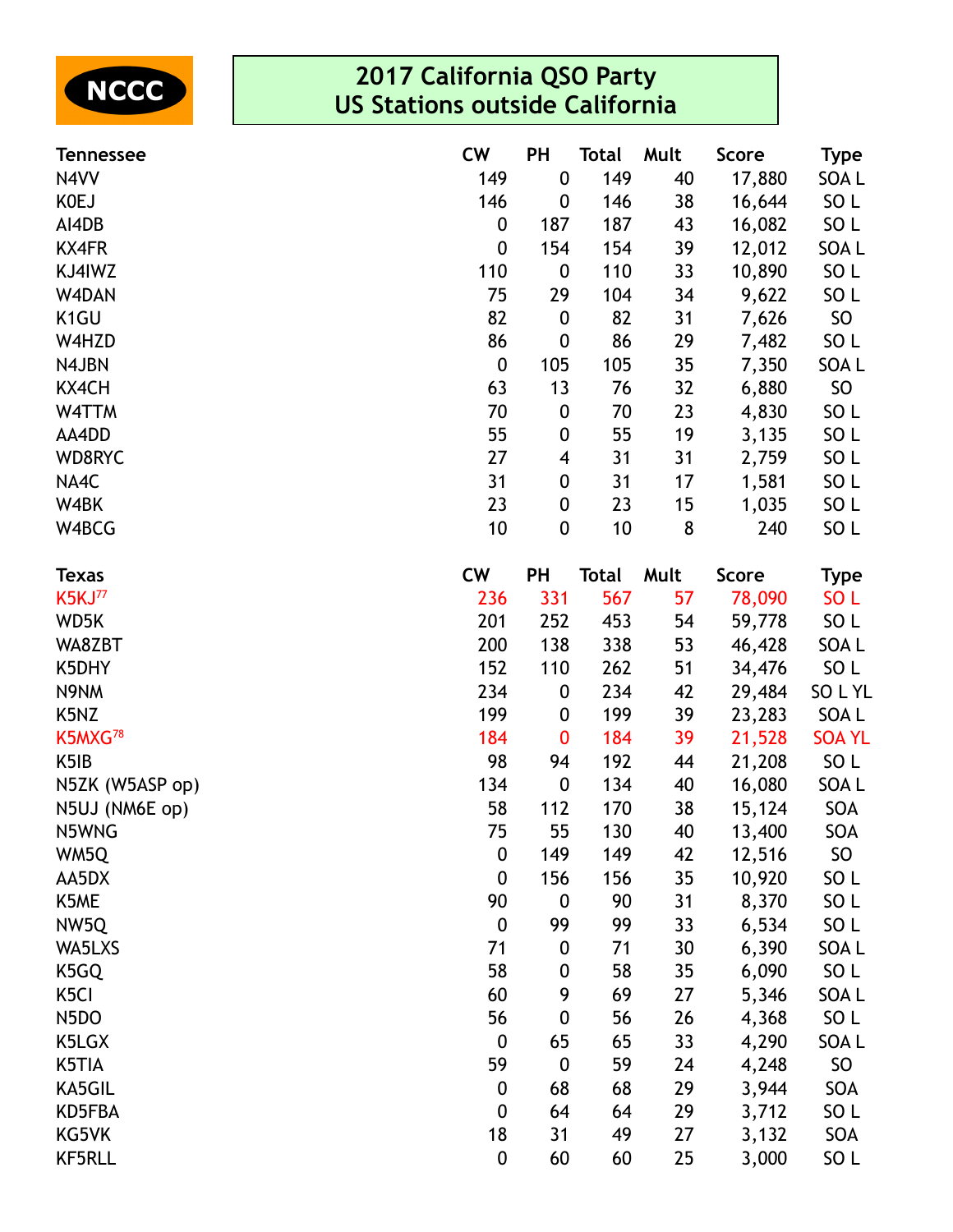

| <b>Texas</b>                              | <b>CW</b>        | PH               | Total        | Mult         | <b>Score</b>   | <b>Type</b>     |
|-------------------------------------------|------------------|------------------|--------------|--------------|----------------|-----------------|
| WA5LFD                                    | 13               | 32               | 45           | 20           | 2,060          | <b>SO</b>       |
| KC5DCT                                    | 15               | 23               | 38           | 21           | 1,911          | SO <sub>L</sub> |
| KU5Y                                      | $\boldsymbol{0}$ | 26               | 26           | 18           | 936            | SO <sub>L</sub> |
| N5AJD                                     | $\boldsymbol{0}$ | 26               | 26           | 18           | 936            | SO <sub>L</sub> |
| WA5LSV                                    | 21               | $\boldsymbol{0}$ | 21           | 13           | 819            | SO <sub>L</sub> |
| KG5KUQ                                    | $\boldsymbol{0}$ | 19               | 19           | 14           | 532            | SO <sub>L</sub> |
| N5CWA                                     | $\boldsymbol{0}$ | 19               | 19           | 14           | 532            | SO <sub>L</sub> |
| W5QLF                                     | 1                | $\boldsymbol{0}$ | 1            | $\mathbf{2}$ | 6              | SO <sub>L</sub> |
| W5RIR                                     | $\pmb{0}$        | 1                | 1            | 1            | $\overline{2}$ | SO <sub>L</sub> |
| W5RTA <sup>79</sup> (KI5SC, N5BAA, W5MRM) | $\mathbf 0$      | 202              | 202          | 49           | 19,796         | M/ML            |
| Utah                                      | <b>CW</b>        | <b>PH</b>        | <b>Total</b> | Mult         | <b>Score</b>   | <b>Type</b>     |
| KB6UNC <sup>80</sup>                      | 54               | 131              | 185          | 54           | 22,896         | SO <sub>L</sub> |
| K7UT                                      | 41               | 113              | 154          | 48           | 16,752         | SOA             |
| W7CT                                      | 93               | $\boldsymbol{0}$ | 93           | 30           | 8,370          | SOA             |
| AK7O                                      | 74               | $\boldsymbol{0}$ | 74           | 29           | 6,438          | <b>SOA</b>      |
| <b>K7ULS</b>                              | 58               | $\boldsymbol{0}$ | 58           | 27           | 4,698          | SO <sub>L</sub> |
| Vermont                                   | <b>CW</b>        | <b>PH</b>        | <b>Total</b> | Mult         | <b>Score</b>   | <b>Type</b>     |
| K2LE <sup>81</sup>                        | 94               | 19               | 113          | 34           | 10,880         | <b>SOAL</b>     |
| W1VE                                      | 24               | 69               | 93           | 37           | 7,770          | SOA             |
| Virginia                                  | <b>CW</b>        | <b>PH</b>        | <b>Total</b> | Mult         | <b>Score</b>   | <b>Type</b>     |
| N3UA                                      | 310              | 259              | 569          | 57           | 82,536         | <b>SOA</b>      |
| K7SV                                      | 286              | $\boldsymbol{0}$ | 286          | 43           | 36,894         | SO <sub>L</sub> |
| W4ML (W4MYA op)                           | 179              | 75               | 254          | 47           | 32,289         | SOA             |
| NR4M                                      | 223              | $\boldsymbol{0}$ | 223          | 38           | 25,422         | <b>SO</b>       |
| K4ORD                                     | 185              | $\boldsymbol{0}$ | 185          | 40           | 22,200         | SO <sub>L</sub> |
| K <sub>1</sub> SE                         | 143              | $\boldsymbol{0}$ | 143          | 40           | 17,160         | SO              |
| W4YE                                      | 155              | $\boldsymbol{0}$ | 155          | 36           | 16,740         | SO <sub>L</sub> |
| K4GM                                      | 98               | $\overline{2}$   | 100          | 32           | 9,536          | SOA             |
| KK4R                                      | 65               | 42               | 107          | 33           | 9,207          | SO <sub>L</sub> |
| N3KN                                      | 53               | 16               | 69           | 30           | 5,730          | SOLYL           |
| KT4BOB                                    | $\boldsymbol{0}$ | 64               | 64           | 34           | 4,352          | SO <sub>L</sub> |
| <b>KK4VA</b>                              | 46               | 1                | 47           | 26           | 3,640          | SOA L           |
| W5VS                                      | 48               | 8                | 56           | 22           | 3,520          | SO <sub>L</sub> |
| K4FTO                                     | 44               | $\pmb{0}$        | 44           | 21           | 2,772          | SO <sub>L</sub> |
| KK4BZ                                     | $\boldsymbol{0}$ | 47               | 47           | 23           | 2,162          | SOA L           |
| AI4WU                                     | $\mathbf 0$      | 43               | 43           | 22           | 1,892          | SO              |
| NR4C                                      | 24               | $\boldsymbol{0}$ | 24           | 18           | 1,296          | <b>SO</b>       |
| KF4QFJ                                    | 22               | $\boldsymbol{0}$ | 22           | 16           | 1,056          | SO <sub>L</sub> |
| <b>KA4RRU</b>                             | 14               | 10               | 24           | 17           | 1,054          | SOA L           |
| W5DRR                                     | $\pmb{0}$        | 26               | 26           | 17           | 884            | SO <sub>L</sub> |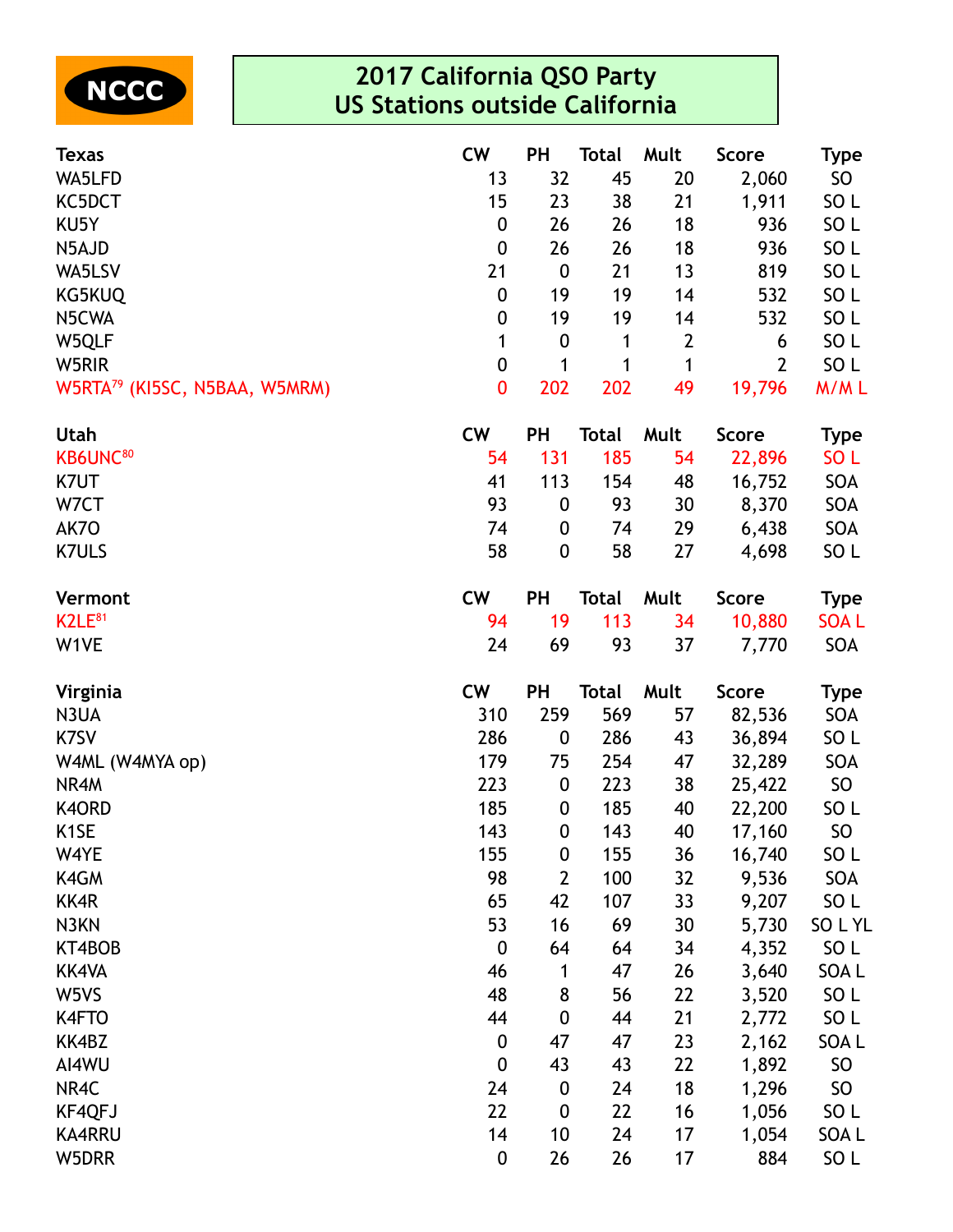

| Virginia             | <b>CW</b>               | PH                      | <b>Total</b>   | Mult           | <b>Score</b> | <b>Type</b>     |
|----------------------|-------------------------|-------------------------|----------------|----------------|--------------|-----------------|
| KN4VV <sup>82</sup>  | 16                      | $\bf{0}$                | 16             | 16             | 768          | SO <sub>Q</sub> |
| <b>KM4IAJ</b>        | $\boldsymbol{0}$        | 20                      | 20             | 13             | 520          | SO <sub>L</sub> |
| NQ4K                 | $\boldsymbol{0}$        | 8                       | 8              | 8              | 128          | SO <sub>L</sub> |
| <b>KK4CBL</b>        | $\boldsymbol{0}$        | $\overline{\mathbf{4}}$ | 4              | 4              | 32           | SO <sub>L</sub> |
| Washington           | <b>CW</b>               | <b>PH</b>               | <b>Total</b>   | Mult           | <b>Score</b> | Type            |
| W7GKF                | 221                     | 225                     | 446            | 54             | 60,102       | <b>SO</b>       |
| W7OM <sup>83</sup>   | 197                     | 68                      | 265            | 50             | 36,350       | <b>SOAL</b>     |
| <b>NG7W</b> 84       | 129                     | 125                     | 254            | 46             | 29,302       | SO <sub>L</sub> |
| K6KR/785             | 157                     | 27                      | 184            | 41             | 21,525       | <b>SOA</b>      |
| K7HBN <sup>86</sup>  | 120                     | $\bf{0}$                | 120            | 40             | 14,400       | SO <sub>Q</sub> |
| <b>KB7N</b>          | 122                     | $\overline{2}$          | 124            | 30             | 11,100       | <b>SO</b>       |
| WC7Q                 | 108                     | 0                       | 108            | 32             | 10,368       | <b>SO</b>       |
| NN7SS (K6UFO op)     | 105                     | $\boldsymbol{0}$        | 105            | 31             | 9,765        | SOA             |
| N7EPD                | 84                      | 0                       | 84             | 31             | 7,812        | SOA             |
| AB7MP                | 78                      | $\boldsymbol{0}$        | 78             | 31             | 7,254        | SO <sub>L</sub> |
| NN7F                 | $\boldsymbol{0}$        | 94                      | 94             | 38             | 7,144        | <b>SO</b>       |
| AB7RW                | 56                      | $\boldsymbol{0}$        | 56             | 35             | 5,880        | SO <sub>L</sub> |
| W7POE                | 73                      | 7                       | 80             | 25             | 5,825        | SO <sub>L</sub> |
| <b>WA7PRC</b>        | 5                       | 81                      | 86             | 32             | 5,664        | SO <sub>L</sub> |
| N7VZU                | $\boldsymbol{0}$        | 79                      | 79             | 34             | 5,372        | SO <sub>L</sub> |
| N7WA                 | 59                      | $\boldsymbol{0}$        | 59             | 28             | 4,956        | SO <sub>L</sub> |
| <b>KA7RRA</b>        | $\boldsymbol{0}$        | 50                      | 50             | 25             | 2,500        | SO <sub>L</sub> |
| N7EIE                | 35                      | $\boldsymbol{0}$        | 35             | 15             | 1,575        | SO <sub>L</sub> |
| W7GFW                | $\boldsymbol{0}$        | 36                      | 36             | 20             | 1,440        | SO <sub>L</sub> |
| N7WRO                | $\boldsymbol{0}$        | 27                      | 27             | 20             | 1,080        | SO <sub>L</sub> |
| <b>K7VAP</b>         | $\boldsymbol{0}$        | 28                      | 28             | 11             | 616          | SOLYL           |
| K7SQD                | $\boldsymbol{0}$        | 14                      | 14             | 13             | 364          | SO <sub>L</sub> |
| <b>KC7YE</b>         | $\overline{\mathbf{4}}$ | $\boldsymbol{0}$        | $\overline{4}$ | 5              | 60           | SO <sub>L</sub> |
| KD7GHZ               | $\boldsymbol{0}$        | 5                       | 5              | $\overline{2}$ | 20           | SOA L           |
| <b>West Virginia</b> | <b>CW</b>               | <b>PH</b>               | <b>Total</b>   | Mult           | <b>Score</b> | <b>Type</b>     |
| <b>N8II</b>          | 227                     | 367                     | 594            | 57             | 80,655       | SO <sub>L</sub> |
| <b>NW8U87</b>        | 261                     | 254                     | 515            | 57             | 73,587       | <b>SOA</b>      |
| N6YEU/8              | 89                      | 136                     | 225            | 50             | 26,950       | SO <sub>L</sub> |
| <b>WD8NSC</b>        | 0                       | 7                       | 7              | 12             | 168          | SO <sub>L</sub> |
| Wisconsin            | <b>CW</b>               | <b>PH</b>               | <b>Total</b>   | Mult           | <b>Score</b> | <b>Type</b>     |
| <b>N9CK88</b>        | 295                     | $\bf{0}$                | 295            | 47             | 41,595       | <b>SOAL</b>     |
| <b>WO9B</b> 89       | 117                     | 37                      | 154            | 36             | 15,300       | SO <sub>L</sub> |
| KB9S                 | 99                      | $\boldsymbol{0}$        | 99             | 33             | 9,801        | SO <sub>L</sub> |
| WA5LOU               | $\boldsymbol{0}$        | 119                     | 119            | 37             | 8,806        | SO              |
| N9KPH                | $\boldsymbol{0}$        | 78                      | 78             | 35             | 5,460        | SO <sub>L</sub> |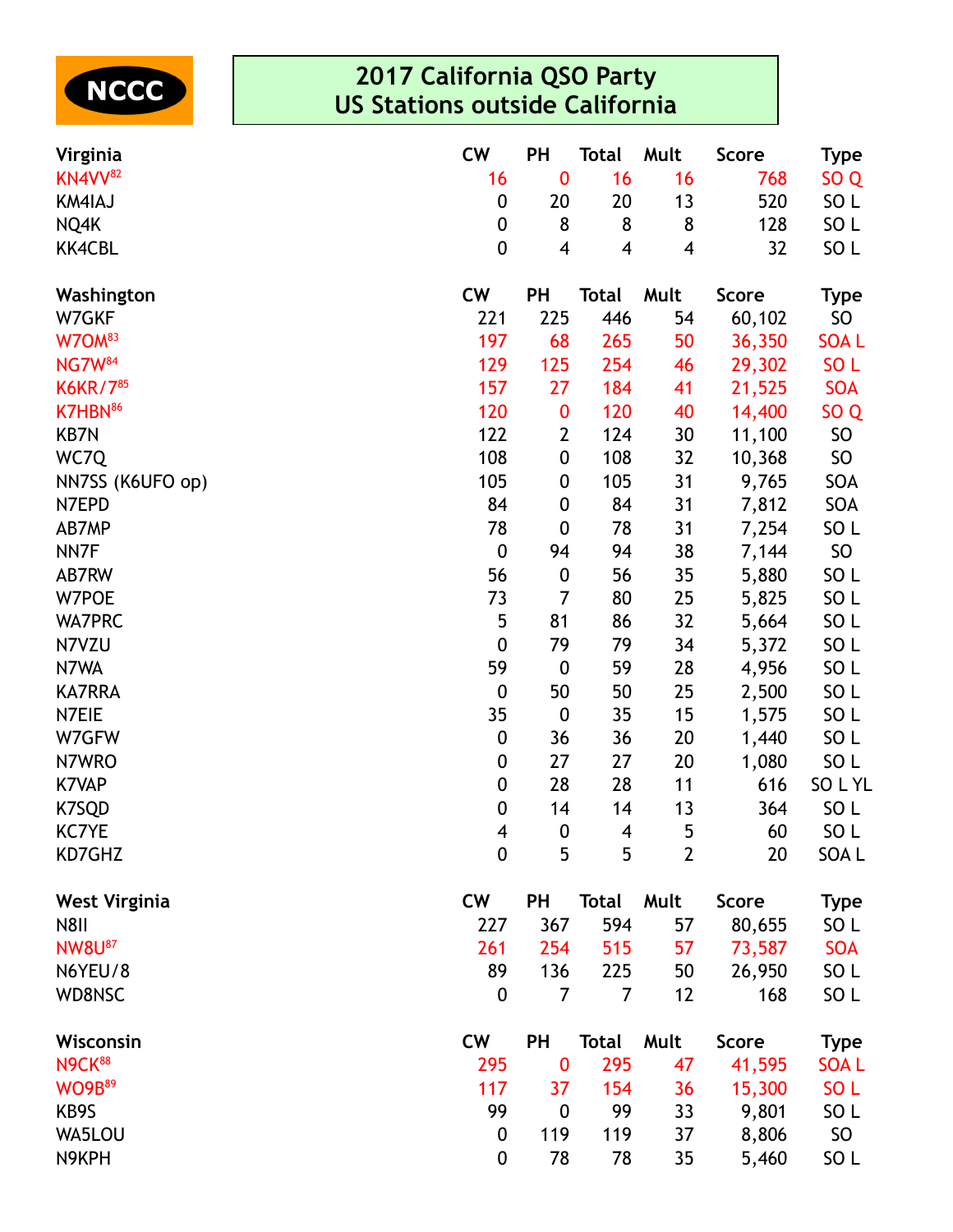

| Wisconsin                 | <b>CW</b>        | <b>PH</b>        | Total | Mult | <b>Score</b> | <b>Type</b>     |
|---------------------------|------------------|------------------|-------|------|--------------|-----------------|
| N9NBC                     | 0                | 59               | 59    | 30   | 3,540        | <b>SOA</b>      |
| WB9TFF                    | $\boldsymbol{0}$ | 41               | 41    | 29   | 2,378        | SOLYL           |
| AC9AK                     | 0                | 19               | 19    | 14   | 532          | SO <sub>L</sub> |
| KC9YL                     | 9                | 4                | 13    | 10   | 350          | SOLYL           |
| AB9XI                     | 9                | $\boldsymbol{0}$ | 9     | 10   | 270          | SO <sub>L</sub> |
| NF9U                      | $\boldsymbol{0}$ | 12               | 12    | 9    | 216          | SO.             |
| Wyoming                   | <b>CW</b>        | <b>PH</b>        | Total | Mult | <b>Score</b> | <b>Type</b>     |
| N7MZW <sup>90</sup>       | 0                | 262              | 262   | 53   | 27,772       | SO <sub>L</sub> |
| <b>WC7S</b> <sup>91</sup> | 157              | $\mathbf{0}$     | 157   | 44   | 20,724       | SOA Q           |
| <b>WY7WYO</b>             | $\boldsymbol{0}$ | 21               | 21    | 19   | 798          | SO <sub>L</sub> |

C = *Checklog*

E = Country Expedition L = Low Power M = Mobile M/M = Multi-Multi M/S = Multi-Single  $Q = QRP$ YL = Female Operator

New record for SOA HP Alabama New record for SOA QRP Alabama New record for SO LP Alaska New record for SO LP Arizona New record for SOA LP Arizona <sup>6</sup>New record for M/M HP Arizona New record for SO QRP Arkansas New record for SOA HP Arkansas New record for SO LP Arkansas <sup>10</sup>New record for SO LP Colorado New record for SOA QRP Colorado New record for SO QRP Colorado <sup>13</sup>New record for SO LP Connecticut New record for SO LP Florida New record for SOA HP Florida <sup>16</sup>New record for SOA QRP Florida New record for SO LP Georgia New record for SOA LP Georgia New record for SO LP Hawaii New record for M/M HP Hawaii New record for SO HP Idaho New record for SO LP Illinois New record for SOA LP Illinois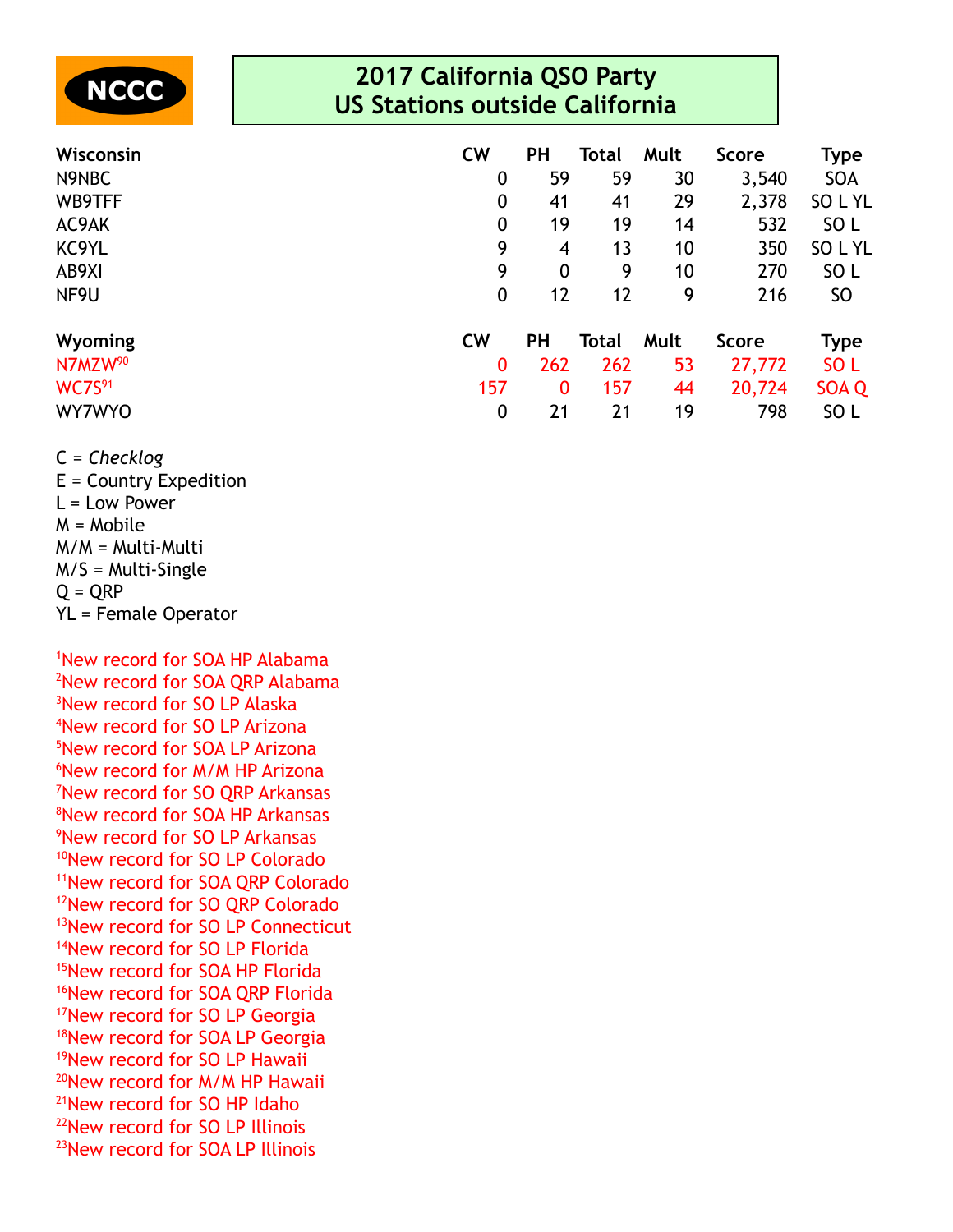

<sup>24</sup>New record for SO QRP Illinois New record for M/S HP Illinois New record for M/M LP Illinois New record for SOA HP Indiana New record for SO LP Indiana <sup>29</sup>New record for SO ORP Indiana <sup>30</sup>New record for SO QRP lowa <sup>31</sup>New record for SO LP lowa New record for M/S HP Iowa New record for SOA LP Kansas 34New record for M/S HP Kansas <sup>35</sup>New record for SOA LP Kentucky <sup>36</sup>New record for SO LP Kentucky <sup>37</sup>New record for SO QRP Maine 38New record for SO LP Maryland <sup>39</sup>New record for SOA LP Maryland New record for SO LP Massachusetts New record for SOA HP Massachusetts New record for M/S LP Massachusetts New record for SOA LP Michigan New record for SOA LP Minnesota New record for SO LP Mississippi New record for SO LP Missouri New record for SO QRP Missouri New record for SO LP Montana New record for SO LP Nebraska New record for SOA HP Nevada New record for SO LP Nevada <sup>52</sup>New record for SOA LP New Hampshire 53New record for SO LP New Jersey New record for SOA LP New Jersey New record for SO QRP New Mexico <sup>56</sup>New record for SOA HP New Mexico New record for SO LP New York New record for SOA LP New York New record for SO QRP New York New record for M/S HP New York New record for SO LP North Carolina New record for SO QRP North Carolina <sup>63</sup>New record for SO QRP North Dakota New record for SO LP Ohio New record for M/M LP Ohio New record for SOA LP Oklahoma New record for SO LP Oklahoma New record for SO LP Oregon New record for SOA LP Oregon